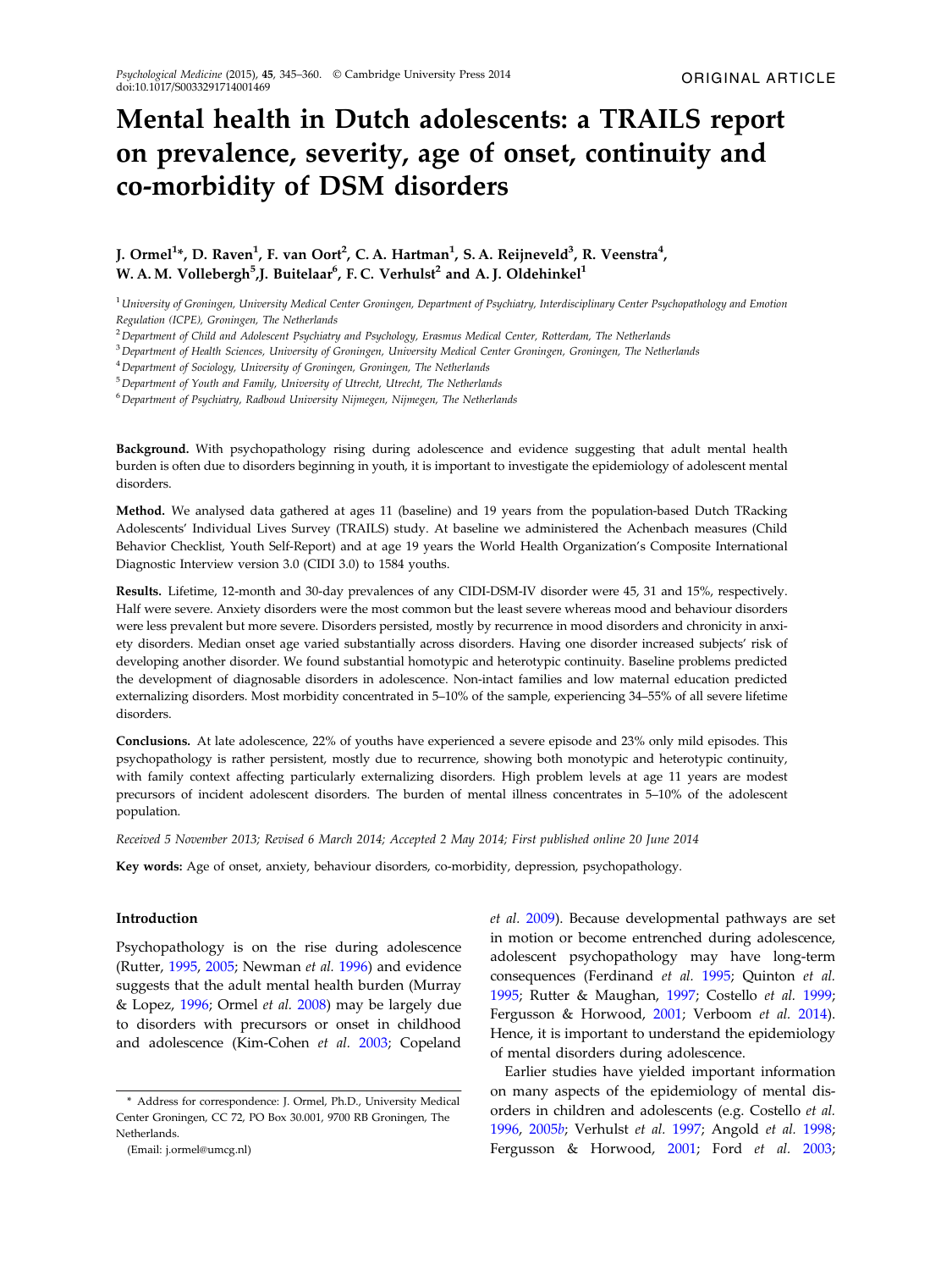Maughan et al. [2008](#page-14-0); Merikangas et al. [2010;](#page-14-0) Moffitt et al.  $2010$ ; Kessler et al.  $2012a$  $2012a$ , [b](#page-13-0)). However, some important aspects remain unaddressed or need replication. These include severity, age of onset, persistence and continuity, and concentration of morbidity. Severity is important because it is unclear to what extent the previously reported remarkably high lifetime and 12-month prevalence rates represent mild disorders (Costello et al. [1996](#page-12-0); Copeland et al. [2011;](#page-12-0) Kessler et al. [2012](#page-13-0)b). Age of onset and continuity are important issues as well. With a few exceptions (Kessler et al. [2011](#page-13-0)), age-of-onset information has rarely been used to its fullest potential, that is, by modelling age of onset as outcome or time-dependent covariate in a survival framework. Such a framework is highly appropriate to estimate the association of sociodemographic variables with mental disorder, adjusted for earlier disorders, and to study homotypic and heterotypic continuity of psychopathology. Homotypic continuity, in general, refers to the continuity of similar behaviours over time. In this paper, we analyse homotypic and heterotypic continuity of psychopathology at the level of classes of disorders (e.g. mood disorders) and the two broad domains of internalizing and externalizing disorders. Thus, homotypic continuity refers to continuity within class or domain whereas heterotypic continuity refers to continuity of psychopathology between classes or domains. Finally, concentration of morbidity is important because studies in adult populations suggest that in particular multimorbidity  $(2)$ 3 lifetime disorders) is associated with high levels of disability and service use (e.g. Kessler et al. [1994;](#page-13-0) Jenkins et al. [1997;](#page-13-0) Andrews et al. [2001](#page-12-0); Jacobi et al. [2004\)](#page-13-0).

The purpose of this paper, therefore, is to provide comprehensive epidemiological data on adolescent mental disorders. We distinguish four classes of disorders: anxiety, mood, behaviour and substance use disorders. The first two belong to the internalizing domain, the last two to the externalizing domain. We are especially interested in the ratio of mild to severe cases, age of onset, persistence (recurrence and chronicity), homotypic and heterotypic continuity, and the concentration of morbidity, and will also present data on prevalence (lifetime, 12-month, 30-day) and baseline problem levels and sociodemographic predictors analysed in a multivariate survival framework.

## Method

#### Sample and procedure

The TRacking Adolescents' Individual Lives Survey (TRAILS) is a prospective cohort study of Dutch adolescents using bi- or triennial measurements from age 11 years onward. Its aim is to chart and explain the

development of mental health from preadolescence into adulthood. Previous publications have extensively described its design, methods, and response rates and bias (de Winter et al. [2005;](#page-12-0) Huisman et al. [2008](#page-13-0); Nederhof et al. [2012](#page-14-0); Ormel et al. [2012\)](#page-14-0). Briefly, participants were selected from five municipalities in the North of the Netherlands, both urban and rural areas, including the three largest cities. Children born between 1 October 1989 and 30 September 1991 were eligible for inclusion, providing their schools were willing to participate and they met the study's inclusion criteria (de Winter et al. [2005\)](#page-12-0). Over 90% of the schools, enrolling a total of 2935 eligible children, agreed to participate in the study. Through extended efforts, 76% of these children and their parents consented to participate (T1,  $n = 2230$ , mean age = 11.1 years, s.p. = 0.6 years, 50.8% girls). Response rates at follow-ups ranged from 96.4% (T2, n=2149, mean age 13.6 9 years, s.p.=0.5 years, 51.0% girls) to 81.4% (T3,  $n=1816$ , mean age 16.3 years, S.D. = 0.7 years, 52.3% girls). Each assessment wave was approved by the Dutch Central Committee on Research Involving Human Subjects (CCMO; www.ccmo.nl).

The data we present here were collected in the first (T1, baseline) and fourth (T4) assessment wave of TRAILS, which ran from March 2001 to July 2002 and from October 2008 to September 2010, respectively. The response rate at T4 was 84.3% of the initial T1 sample  $(n=1881,$  mean age 19.1 years, s.p.=0.6 years, 52.3% girls) (Nederhof et al. [2012](#page-14-0); Ormel et al. [2012\)](#page-14-0). Not all T4 participants agreed to have the full diagnostic interview, but 1584 adolescents provided complete diagnostic data [Composite International Diagnostic Interview (CIDI), mean age 19.3 years, range 18–20 years, 54.0% girls], representing 84.2% of the T4 sample and 71.0% of the original T1 baseline sample. Response rates were somewhat better than for most European studies (Alonso et al. [2004;](#page-12-0) Wittchen et al. [1998;](#page-15-0) de Graaf et al. [2012](#page-12-0)). Non-response was somewhat higher in males and in adolescents of non-Western ethnicity, with divorced parents, low socio-economic status (SES), low intelligence quotient and academic achievement, poor physical health, and with behaviour and substance use problems (Nederhof et al. [2012](#page-14-0)). Multiple logistic regression analyses showed that these effects were partially overlapping (data available on request). Non-response showed little to no association with urbanization, parental religiousness, being a single child, or the most recently available self-reports of anxiety and mood problems.

## Sample representativeness

The TRAILS sample was largely (84.3%) collected from the three provincial capitals in the northern part of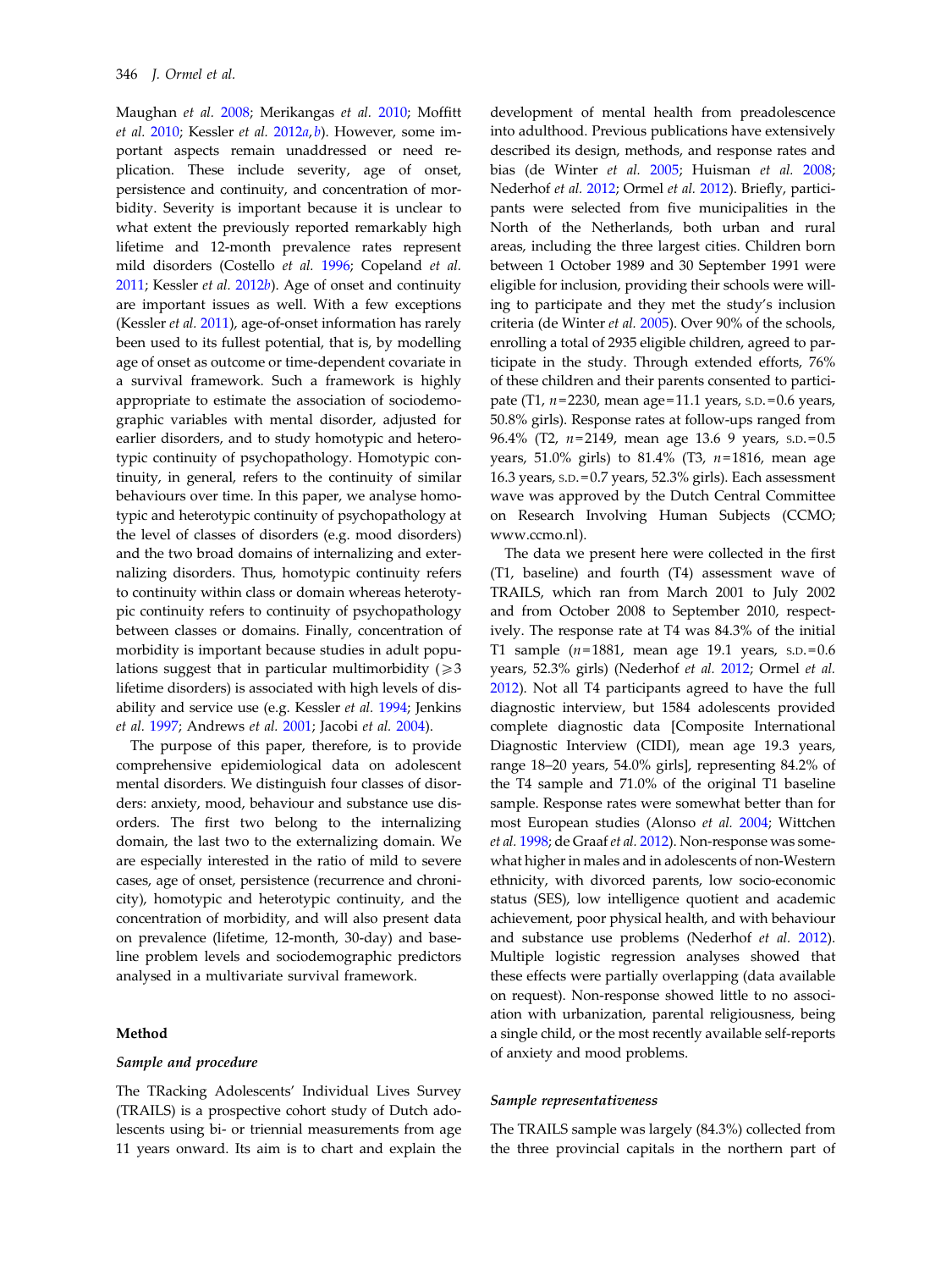Table 1. Representativeness of the TRAILS sample

|                                                                                  |                        | <b>TRAILS</b> |          |  |
|----------------------------------------------------------------------------------|------------------------|---------------|----------|--|
|                                                                                  | National<br>registries | Unweighted    | Weighted |  |
| Population distribution, % women <sup>a</sup>                                    | 49.0                   | 54.0          | 51.1     |  |
| Marital status, % married <sup>a,b</sup>                                         | 0.3                    | 0.2           | 0.2      |  |
| Ethnicity, % non-Western <sup>a</sup>                                            | 15.8                   | 7.6           | 7.9      |  |
| Parental net income, % low, $\leq 16000^{\circ}$                                 | 17.2                   | 15.8          | 17.8     |  |
| Urbanization degree, $\% \ge 1500$ residential<br>addresses per km <sup>2c</sup> | 40.4                   | 36.5          | 36.5     |  |

TRAILS, TRacking Adolescents' Individual Lives Survey.

<sup>a</sup> Census data and TRAILS sample data from 2009.

<sup>b</sup> Census data from ages 18–19 years.

<sup>c</sup> Census data and TRAILS sample data from 2001.

the Netherlands. This does not include the metropolitan area of the Randstad (Amsterdam, Rotterdam, Den Haag and Utrecht), which is more ethnically diverse. Apart from ethnicity and under-representation of people from extremely urbanized areas and – to a small extent – males, the T4 CIDI TRAILS sample is representative of the Dutch population aged 18–20 years (Table 1).

#### Measures

#### Diagnostic assessment

TRAILS assessed the presence of mental disorders at T4 using the computer-assisted World Health Organization CIDI 3.0. The assessment included mood disorders (major depressive disorder, dysthymic disorder, and bipolar disorder I and II), anxiety disorders (panic disorder, agoraphobia, social phobia, specific phobia, generalized anxiety disorder, separation anxiety disorder, and obsessive–compulsive disorder), behaviour disorders (attention-deficit/hyperactivity disorder, oppositional defiant disorder, and conduct disorder) and substance use disorders (alcohol abuse/dependence, drug abuse/dependence). TRAILS assessed eating disorders (anorexia nervosa, bulimia nervosa, binge-eating behaviour) differently, so we have not included them.

The CIDI 3.0 is a structured diagnostic interview that has been used in multiple surveys worldwide to generate diagnoses based on the Diagnostic and Statistical Manual of Mental Disorders, fourth edition (DSM-IV) (Kessler & Ustun, [2004](#page-13-0)). The CIDI 3.0 assesses age of onset of any disorder with a series of questions that have been shown to yield plausible age-of-onset data (Kessler et al. [2005](#page-13-0)a). An important feature of the 3.0 version of the age-of-onset questions is the help of mnemonic aids and the sequence of onset questions, typically starting with the worst episode ever of the index disorder (when did it occur), followed by the most recent episode (when did it occur), and finally targeting the first ever episode and its age of onset (Kessler et al. [2005](#page-13-0)a).

In TRAILS, trained lay interviewers performed the CIDI at T4. Some clinical calibration studies found the CIDI's assessment of the selected disorders to be generally valid in comparison with blinded clinical reappraisal interviews using the Structured Clinical Interview for DSM-IV (SCID) (Kessler et al. [2004](#page-13-0), [2009;](#page-13-0) Haro et al. [2006\)](#page-13-0) but in comparison with the Schedule for Clinical Assessment in Neuropsychiatry (SCAN) the CIDI performed less well (Brugha et al. [2001\)](#page-12-0). CIDI-based prevalence estimates were typically no higher than SCID estimates, except for specific phobias and oppositional defiant disorder, but higher than SCAN estimates. The definitions of all disorders in the Dutch CIDI adhered to DSM-IV criteria. Diagnostic hierarchy rules were applied for every disorder, with the exception of substance use disorders. Impairment criteria embedded in the CIDI-DSM-IV diagnostic thresholds require the presence of at least some impairment or moderate symptom severity (distress) to make a diagnosis.

#### Prevalence rates and ratios

We established lifetime, 12-month and 30-day prevalence rates according to the DSM-IV (APA, [1995](#page-12-0)). In addition, we calculated the ratio of the 12-month prevalence to the lifetime prevalence, as well as the ratio of the 30-day prevalence to the 12-month prevalence. The ratio of 12-month prevalence to lifetime prevalence of a particular disorder tells – with certain assumptions on age of onset – something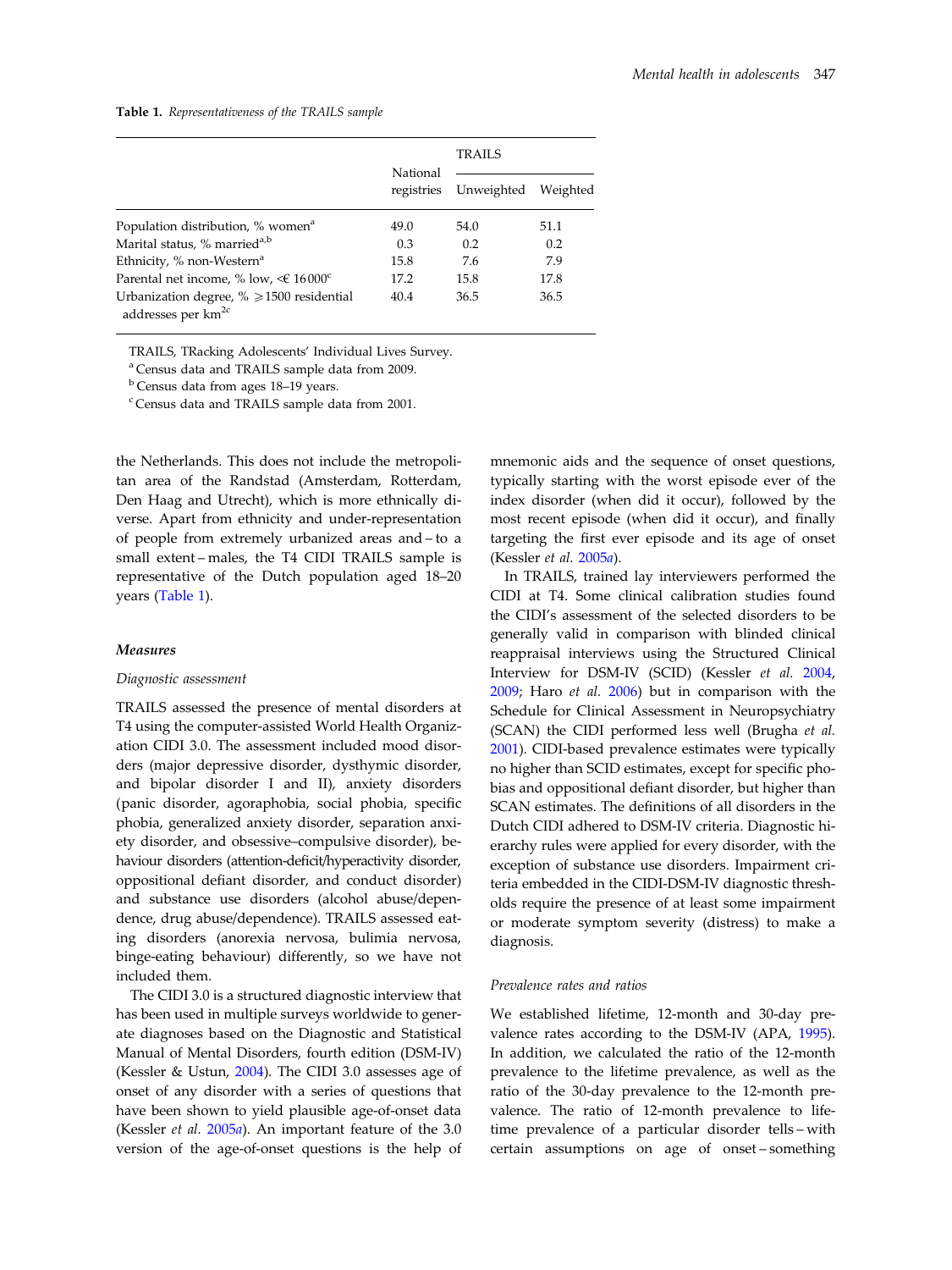|                                  | Prevalence                |                         |                          |                                    | Prevalence ratio             |                       | Age of onset, years      |                |                 |
|----------------------------------|---------------------------|-------------------------|--------------------------|------------------------------------|------------------------------|-----------------------|--------------------------|----------------|-----------------|
|                                  | $30$ -day,<br>$\%$ (S.E.) | 12-month,<br>$%$ (S.E.) | Lifetime,<br>$\%$ (S.E.) | Severe<br>lifetime,<br>$\%$ (S.E.) | Severe/<br>lifetime<br>ratio | 12-month/<br>lifetime | $30$ -day/<br>12-month   | Mean<br>(S.E.) | Median<br>(IQR) |
| Mood disorders                   |                           |                         |                          |                                    |                              |                       |                          |                |                 |
| Bipolar I disorder               | 0.2(0.1)                  | 0.2(0.1)                | 0.4(0.2)                 | 0.1(0.1)                           | 25.6                         | 51.3                  | 74.7                     | 14.6(1.0)      | 15(5)           |
| Bipolar II disorder              | 0.5(0.2)                  | 0.9(0.2)                | 1.1(0.3)                 | 0.6(0.2)                           | 53.7                         | 83.2                  | 55.2                     | 15.1(0.8)      | 16(2)           |
| Major depressive disorder        | 2.2(0.4)                  | 8.8(0.7)                | 15.5(0.9)                | 7.5(0.7)                           | 48.2                         | 56.6                  | 25.0                     | 14.1(0.2)      | 14(4)           |
| Dysthymia                        | 0.5(0.2)                  | 1.6(0.3)                | 1.7(0.3)                 | 1.1(0.3)                           | 63.1                         | 93.4                  | 31.0                     | 13.9(0.6)      | 14(4)           |
| Any mood disorder                | 2.9(0.4)                  | 10.2(0.8)               | 17.3(1.0)                | 8.4(0.7)                           | 48.5                         | 58.8                  | 28.7                     | 14.2(0.2)      | 15(4)           |
| Anxiety disorders                |                           |                         |                          |                                    |                              |                       |                          |                |                 |
| Separation anxiety disorder      | 0.1(0.1)                  | 0.3(0.1)                | 3.1(0.4)                 | 0.3(0.1)                           | 11.2                         | 9.8                   | 40.3                     | 9.1(0.6)       | 7(9)            |
| Agoraphobia, without PAN         | 0.1(0.1)                  | 0.7(0.2)                | 1.0(0.2)                 | $1.0~(0.2)^{b}$                    | 100.0                        | 73.6                  | 17.1                     | 11.6(1.1)      | 12(8)           |
| Generalized anxiety disorder     | 0.7(0.2)                  | 1.8(0.3)                | 2.9(0.4)                 | 0.9(0.2)                           | 31.2                         | 62.2                  | 36.8                     | 13.2(0.5)      | 14(4)           |
| Obsessive-compulsive<br>disorder | 2.2(0.4)                  | 3.4(0.5)                | 5.9(0.6)                 | 0.9(0.2)                           | 15.5                         | 56.9                  | 66.5                     | 11.5(0.5)      | 13(9)           |
| Panic disorder                   | 0.3(0.1)                  | 1.3(0.3)                | 1.6(0.3)                 | 1.6 $(0.3)^{b}$                    | 100.0                        | 79.1                  | 24.3                     | 13.7(0.8)      | 15(6)           |
| Social phobia                    | 3.2(0.4)                  | 7.5(0.7)                | 12.4(0.8)                | 0.9(0.2)                           | 7.3                          | 60.2                  | 42.8                     | 10.1(0.3)      | 11(5)           |
| Specific phobia                  | 5.6(0.6)                  | 9.0(0.7)                | 11.5(0.8)                | 0.5(0.2)                           | 4.7                          | 78.0                  | 62.2                     | 6.8(0.3)       | 5(4)            |
| Any anxiety disorder             | 10.6(0.8)                 | 18.4(1.0)               | 28.0(1.1)                | 5.2(0.6)                           | 18.7                         | 65.8                  | 57.8                     | 8.8(0.2)       | 8(8)            |
| Behaviour disorders              |                           |                         |                          |                                    |                              |                       |                          |                |                 |
| Attention deficit disorder       |                           | 3.2(0.4)                | 4.2 $(0.5)^c$            | 1.6(0.3)                           | 37.7                         | 76.4                  | $\mathbf{C}$             | 5.4(0.2)       | 5(2)            |
| Oppositional defiant disorder    | $\overline{\phantom{0}}$  | 1.4(0.3)                | 8.9 $(0.7)^c$            | 4.7(0.5)                           | 53.4                         | 16.2                  | $\mathbf{C}$             | 10.2(0.3)      | 11(6)           |
| Conduct disorder                 | $\overline{\phantom{a}}$  | 4.2(0.5)                | $8.6~(0.7)^c$            | 4.3(0.5)                           | 49.5                         | 48.7                  | $\mathcal{L}^{\text{c}}$ | 11.0(0.3)      | 12(6)           |
| Any behaviour disorder           | $\overline{\phantom{0}}$  | 7.6(0.7)                | 16.2 $(0.9)^c$           | 8.4(0.7)                           | 51.5                         | 47.1                  | $\mathbf{C}$             | 9.0(0.2)       | 8(8)            |
| Substance disorders              |                           |                         |                          |                                    |                              |                       |                          |                |                 |
| Alcohol abuse                    | 8.3(0.7)                  | 18.4(1.0)               | 25.1(1.1)                | 2.6 $(0.4)^d$                      | 10.5                         | 73.2                  | 45.4                     | 16.1(0.1)      | 16(2)           |
| Drug abuse                       | 2.7(0.4)                  | 6.8(0.6)                | 13.2(0.9)                | 4.2 $(0.5)^d$                      | 32.2                         | 51.6                  | 39.8                     | 16.0(0.1)      | 16(2)           |
| Any substance abuse              | 10.3(0.8)                 | 21.6(1.0)               | 29.9(1.2)                | 6.3 $(0.6)^d$                      | 21.0                         | 72.3                  | 47.8                     | 15.9(0.1)      | 16(2)           |

**Table 2.** Weighted<sup>a</sup> prevalences, prevalence ratios and age of onset of DSM-IV disorders in TRAILS (n=1584)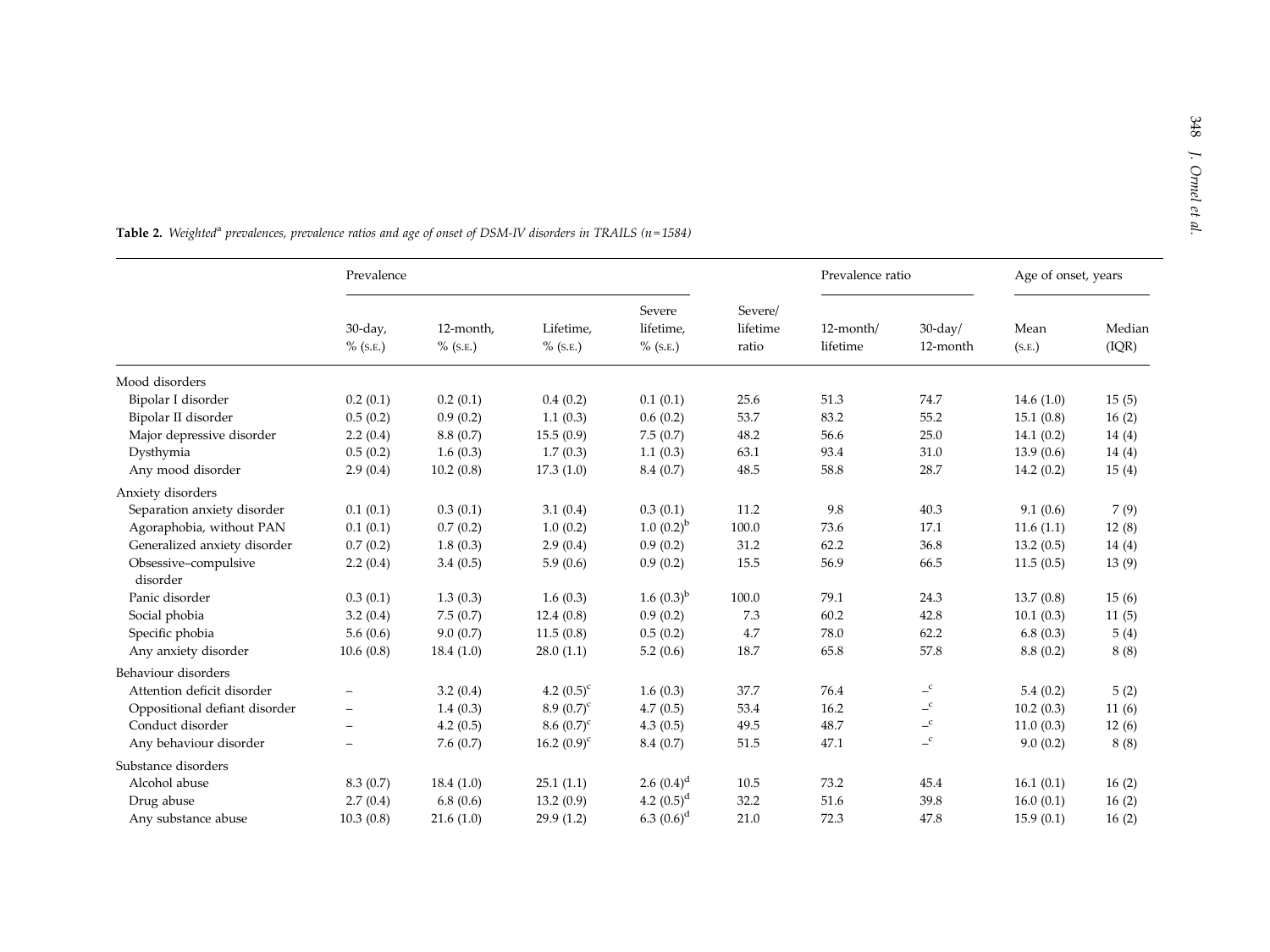<span id="page-4-0"></span>

| <b>Alcohol</b> dependence                             | 1.3(0.3)  | 2.5(0.4)      | 3.2(0.4)   | $3.2 (0.4)^b$                                                            |                                                       |                             |                         |                                                                                                                            |                                                           |
|-------------------------------------------------------|-----------|---------------|------------|--------------------------------------------------------------------------|-------------------------------------------------------|-----------------------------|-------------------------|----------------------------------------------------------------------------------------------------------------------------|-----------------------------------------------------------|
| Drug dependence                                       | 1.1(0.3)  | 2.7(0.4)      | 4.5(0.5)   | $4.5(0.5)^b$                                                             | $\begin{array}{r} 0.0 \\ 0.0 \\ 100 \\ 1 \end{array}$ | 8<br>8 8 8<br>8 9           | 요 9 다<br>유 유 다<br>유 유 규 | 16.8 (0.2)<br>16.3 (0.2)                                                                                                   | 17 (3)<br>17 (3)<br>17 (3)                                |
| Any substance dependence                              | 2.3(0.4)  | 4.9(0.5)      | 7.1 (0.6)  | $7.1 (0.6)^b$                                                            |                                                       |                             |                         | 16.5(0.1)                                                                                                                  |                                                           |
| otal classes, excluding substance abuse               |           |               |            |                                                                          |                                                       |                             |                         |                                                                                                                            |                                                           |
| Any class                                             | 14.5(0.9) | 1.0(1.2)      | 44.8 (1.2) | 21.9(1.0)                                                                |                                                       |                             | 46.9                    | 9.5(0.2)                                                                                                                   |                                                           |
| Exactly one class                                     | 13.3(0.9) | 2.9(1.1)<br>N | 27.2 (1.1) |                                                                          | 49.0<br>29.0                                          | 3 3 5 9<br>3 5 5 9<br>3 9 9 |                         | (0.4(0.2)                                                                                                                  | $(6)$<br>$(6)$<br>$(7)$                                   |
| Exactly two classes                                   | 1.1(0.3)  | 6.4(0.6)      | 12.4(0.8)  |                                                                          | 73.5                                                  |                             | 58.1<br>17.5            | 8.8(0.3)                                                                                                                   |                                                           |
| Three or four classes                                 | 0.1(0.1)  | 1.7(0.3)      | 5.2(0.6)   | $\begin{array}{c} 7.9 \ (0.7) \\ 9.1 \ (0.7) \\ 5.0 \ (0.5) \end{array}$ | 95.8                                                  |                             |                         | 6.8(0.4)                                                                                                                   | $\begin{array}{c} 8\  \  \, 8 \\ 6\  \  \, 5 \end{array}$ |
| DSM-IV, Diagnostic and Statistical Manual of Mental I |           |               |            |                                                                          |                                                       |                             |                         | Disorders, fourth edition; TRAILS, TRacking Adolescents' Individual Lives Survey; s.E., standard error; IQR, interquartile |                                                           |

'Cases weighted by gender, CBCL cut-offs (normal, borderline clinical and clinical) and parental SES. Cases with missing CBCL and/or SES were assigned the weight 1. Cases weighted by gender, CBCL cut-offs (normal, borderline clinical and clinical) and parental SES. Cases with missing CBCL and/or SES were assigned the weight 1. range; PAN, panic disorder; CBCL, Child Behavior Checklist; SES, socio-economic status. range; PAN, panic disorder; CBCL, Child Behavior Checklist; SES, socio-economic status.

b All lifetime disorders meet criteria for severe lifetime disorder. <sup>b</sup> All lifetime disorders meet criteria for severe lifetime disorder

30-day prevalence not established. 30-day prevalence not established.

Severe substance abuse defined as substance dependence. Severe substance abuse defined as substance dependence.

about its persistence. The 30-day to 12-month prevalence ratio tells something about the source of persistence: when smaller than the 12-month to lifetime prevalence ratio, it points at recurrence; when larger it points at chronicity.

# Severe disorders

To separate mild from severe disorders, we used the Merikangas et al. ([2010\)](#page-14-0) definition of severe disorders. This de finition sets higher thresholds for impairment and symptom severity than the CIDI-DSM-IV. To be severe, anxiety or mood disorders required both severe distress and impairment of daily activities. We did not separate agoraphobia and panic disorder into severe and less severe disorders because, following Merikangas et al. [\(2010](#page-14-0)), we considered the standard CIDI-DSM-IV severity rating for these disorders to be suf ficiently severe. Behaviour disorders required severe impairment to be classi fied as severe. With regard to substance use disorders, we considered dependence severe and abuse non-severe unless it developed into dependence. The reason for this is that CIDI-DSM-IV substance use disorder in Dutch young people rarely is associated with functional impairment or distress (Bijl & Ravelli, [2000](#page-12-0); ten Have et al. [2013\)](#page-14-0).

# Baseline psychopathology

The parent-report Child Behavior Checklist (CBCL) and the self-report Youth Self-Report (YSR) are questionnaires of good reliability and validity (Verhulst et al. [1997;](#page-15-0) Achenbach & Rescorla, [2006](#page-12-0)) that cover behavioural and emotional problems in the past 6 months. Both contain about 112 problem items, which are scored on a three-point scale. Both consist of eight narrowband scales. In order to improve the match with DSM-IV diagnoses, Achenbach et al. ([2003\)](#page-12-0) constructed CBLC/YSR/DSM-IV scales. As a result, six CBLC/YSR/ DSM-IV scales were derived: affective problems, anxiety problems, somatic problems, attention deficit/ hyperactivity problems, oppositional de fiant problems and conduct problems. These were used in the present study. Scale scores were dichotomized [normal range versus (sub)clinical range].

# Sociodemographic variables

We measured the following sociodemographic variables at baseline: gender; age; ethnicity (Western origin, non-Western origin); SES, a composite measure of paternal and maternal education (elementary education, lower tracks of secondary education, higher tracks of secondary education, senior vocational training, university), occupation and family income (lowest 25%, middle 50%, highest 25%) (Veenstra et al. [2006](#page-14-0));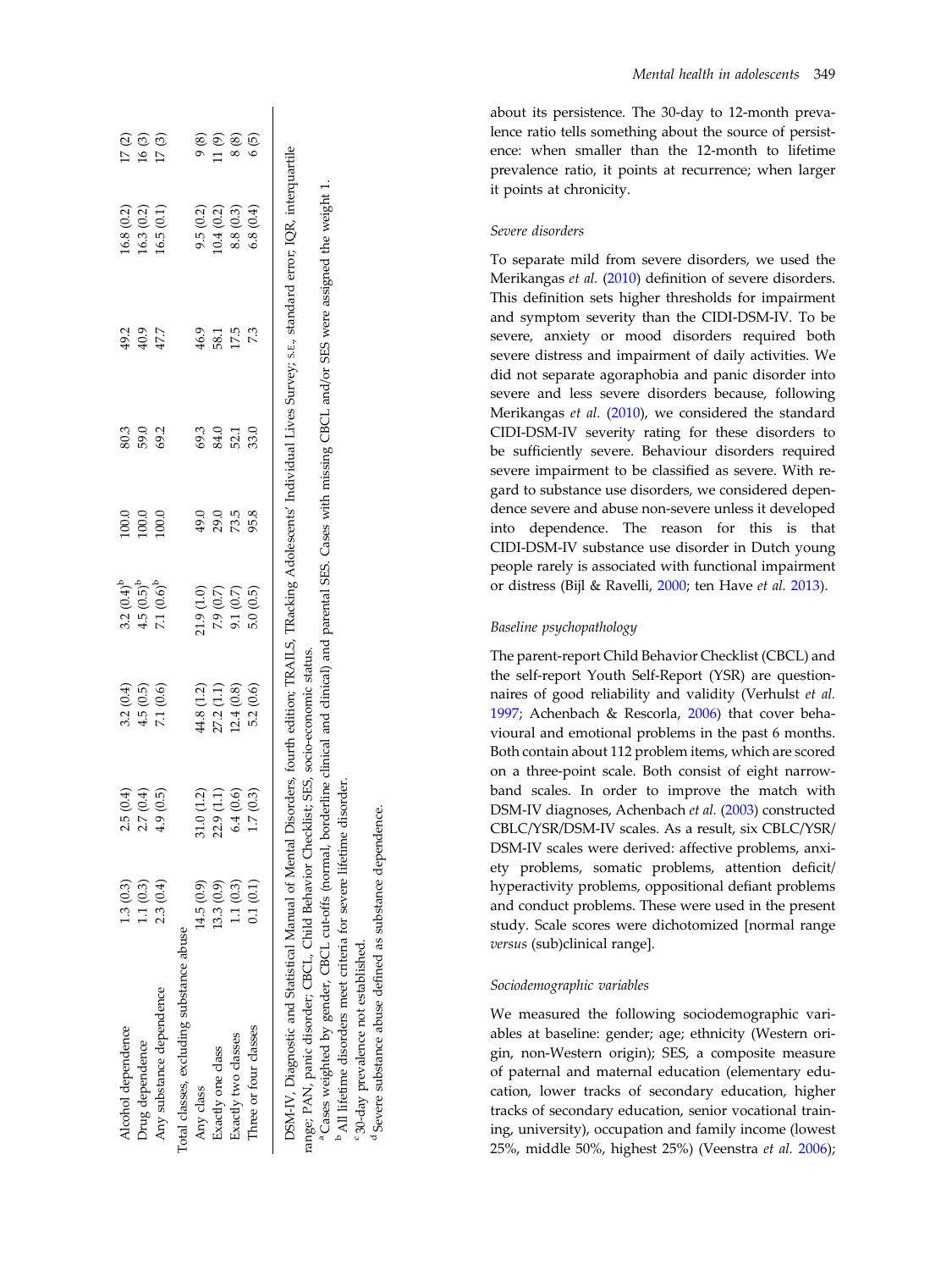<span id="page-5-0"></span>

Fig. 1. Standardized cumulative prevalence curves for Diagnostic and Statistical Manual of Mental Disorders, fourth edition (DSM-IV) disorders.

urbanicity  $[0-999$  addresses per km<sup>2</sup> (low), 1000-2499 addresses per  $km^2$  (moderate/strong), 2500 or more addresses per  $km^2$  (extreme)] (Reijneveld et al. [2010](#page-14-0)); number of biological parents living with the respondent (both, not both); siblings (no, yes); and parental religiosity (non-religious, passively religious, actively religious) (van der Jagt-Jelsma et al. [2011](#page-14-0)).

# Statistical analysis

To obtain weighted prevalences [\(Table 2\)](#page-4-0), we used a sampling weight based on three indicators from the first measurement wave: gender, SES, and total problems score on the CBCL (normal, subclinical, clinical) to adjust for selective attrition (Achenbach & Rescorla, [2006\)](#page-12-0). The sample weight of cases with missing CBCL or SES information  $(n=95; 6.0\%)$  was set to 1. With the age-of-onset data, we generated standardized cumulative prevalence curves (Fig. 1). Homotypic continuity, especially persistence of a disorder and whether it was due to recurrence or chronicity, was examined using prevalence ratios [\(Table 2](#page-4-0)). We used a multivariate Cox proportional hazards model (1) to analyse heterotypic continuity by (a) adding the onset of co-morbid disorders as time-dependent covariates [\(Table 3](#page-6-0)) and  $(b)$  by linking baseline (age 11 years) problem levels to the onset of post-baseline disorders (tables available on request), and (2) to examine sociodemographic predictors [\(Table 4](#page-7-0)). Thus, effects of a particular predictor were adjusted for other predictors (e.g. other disorders in [Table 3;](#page-6-0) other problem dimensions in tables on request; and other sociodemographic covariates in [Table 4](#page-7-0)). Our study evaluated all tests at the 0.05 significance level with two-sided tests.

# Results

#### Prevalence

[Table 2](#page-4-0) presents prevalence rates for CIDI-DSM-IV mental disorders by time-frame (lifetime, 12-month, 30-day) and severity. All four DSM classes of disorders were important components of overall lifetime prevalence. According to the lifetime time-frame, mood disorders affected 17% of the total sample: 15% met criteria for major depression. About one in four adolescents met criteria for an anxiety disorder, with rates for individual disorders ranging from 1% for agoraphobia without panic disorder to 12% for specific and social phobia. Behaviour disorders affected 16% of the sample, with about equal rates for oppositional defiant and conduct disorder. Prevalence rates for substance dependence were substantially lower than for substance abuse. Nearly 45% of the total sample experienced at least one of the disorders in [Table 2](#page-4-0) during their lives, with 5.2% of the sample having disorders from  $\geq$  3 different classes and 10.1% of the sample having three or more disorders lifetime irrespective of class.

# Severe disorders

The lifetime prevalence of severe disorders was 22%; for half of the total lifetime prevalence, 23% were mild. In general, mood and behaviour disorders were more often severe than anxiety disorders ([Table 2](#page-4-0)).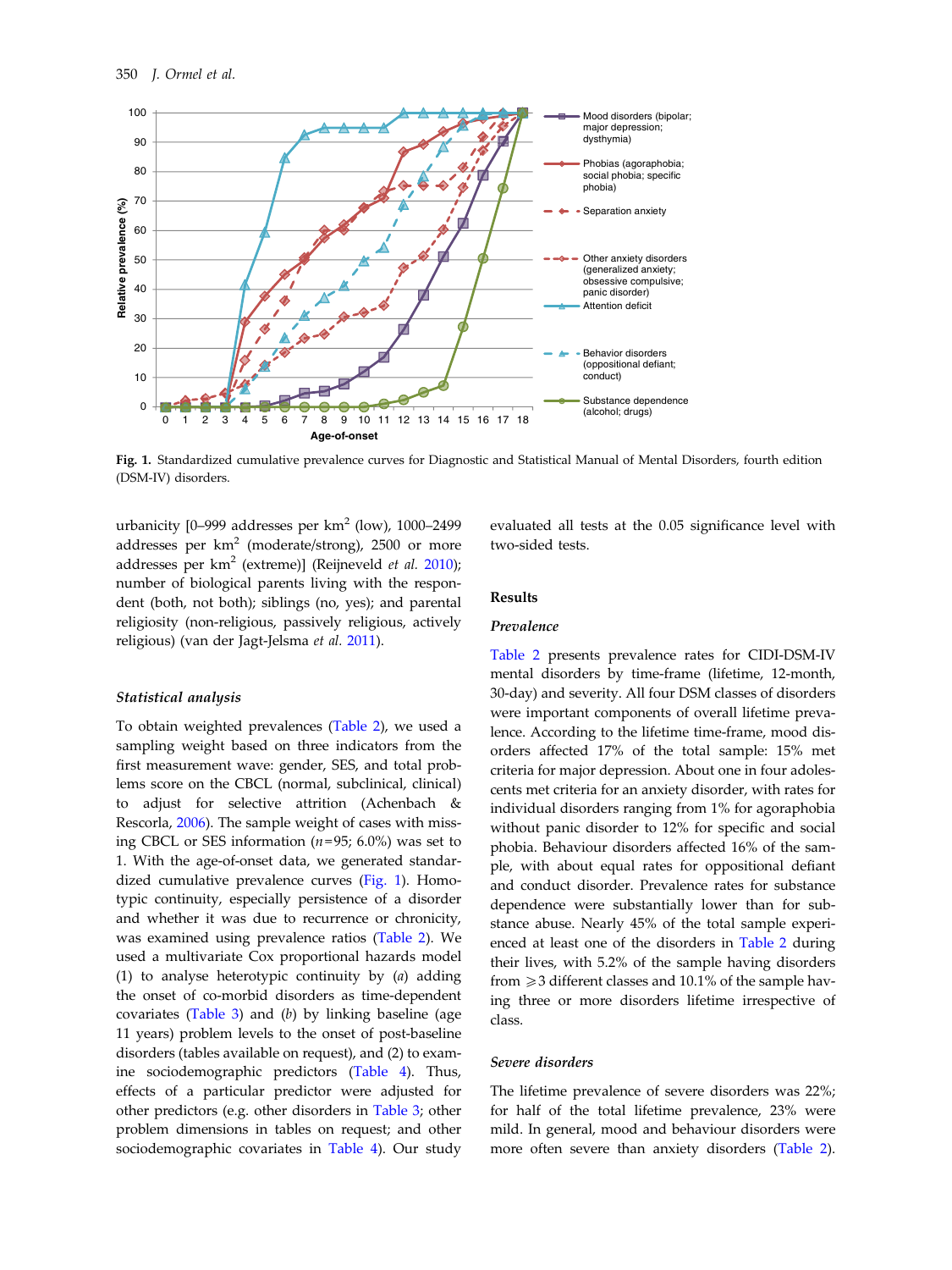<span id="page-6-0"></span>

|                                               | Any mood disorder:<br>HR (95% CI) | Any anxiety disorder:<br>HR (95% CI) | Any behaviour disorder:<br>HR (95% CI) | Any substance dependence:<br>HR (95% CI) |
|-----------------------------------------------|-----------------------------------|--------------------------------------|----------------------------------------|------------------------------------------|
| DSM-IV disorders <sup>b</sup>                 |                                   |                                      |                                        |                                          |
| Any mood disorder                             |                                   | $2.66$ $(1.82 - 3.89)$ ***           | $2.05(1.19-3.53)$ **                   | $2.69$ $(1.77 - 4.08)$ ***               |
| Any anxiety disorder, without specific phobia | $2.97$ (2.30-3.83)***             |                                      | $2.36(1.68-3.32)***$                   | $0.88(0.56 - 1.37)$                      |
| Any behavioural disorder                      | $2.07(1.55 - 2.75)***$            | $2.07(1.54 - 2.78)***$               |                                        | $4.90(3.32 - 7.23)***$                   |
| Any dependence disorder                       | $1.67(0.91 - 3.08)$ <sup>+</sup>  | $2.98(1.50 - 5.90)$ **               | $4.65$ (1.10-19.58)*                   |                                          |
| Model characteristics                         |                                   |                                      |                                        |                                          |
| Number of onsets                              | 268                               | 327                                  | 239                                    | 109                                      |
| Model improvement, $\chi^2$ (df)              | $105.8(3)***$                     | 59.2 (3)***                          | $33.5(3)***$                           | 94.9 (3)***                              |

**Table 3.** HR estimates from Cox regression analyses of co-morbidity on age of onset of DSM-IV disorders by class  $(n=1558)^{5}$ HR estimates from Cox regression analyses of co-morbidity on age of onset of DSM-IV disorders by class (n=1558) $^{\circ}$ 

<sup>b</sup> Aggregate DSM-IV any disorders added as time-dependent covariates (reference category=no onset before age T). Any disorders include the disorders as listed in Table 2 b Aggregate DSM-IV any disorders added as time-dependent covariates (reference category = no onset before age T). Any disorders include the disorders as listed in [Table](#page-4-0) 2 a DSM-IV hierarchy rules applied where applicable. DSM-IV hierarchy rules applied where applicable.

 p< 0.10, \* p< 0.05, \*\* p< 0.01, \*\*\* p< 0.001. \*\*\*  $p$  < 0.001  $+p < 0.10$ , \*  $p < 0.05$ , \*\*  $p < 0.01$ , (excluding specific phobia). (excluding specific phobia).

Mental health in adolescents 351

Severe mood disorders represented 49% of all mood disorders, while severe anxiety disorders represented only 19% of all anxiety disorders. Severe anxiety cases included relatively many individuals with generalized anxiety, obsessive–compulsive disorder, panic disorder and agoraphobia. Cases of separation anxiety disorder, speci fic phobia and social phobia were typically milder. Severe behaviour disorders comprised nearly a third of all the severe cases in the sample. The proportion of subjects with at least one severe disorder rose with increasing co-morbidity across classes, from 29% for respondents with only one disorder to 96% for respondents with disorders from 53 different classes.

# Age of onset

[Fig. 1](#page-5-0) shows the standardized cumulative prevalence graphs. Major depressive disorder, dysthymia, and bipolar I and II are combined, and so are the phobias, and the other anxiety disorders except separation anxiety. The curves track the lifetime prevalence of each index disorder at each age. We standardized each curve as a proportion of its lifetime prevalence at age 19 years, which reduced between-disorder variations in prevalence to ease comparisons between ages of onset (unstandardized graphs available on request). The curves of disorders of the same class are the same colour (online version only). Visual approximation of these data distinguishes seven age-of-onset groups. These onset groups, which do not overlap with the four classes of disorder, are as follows:

- (1) Attention de ficit/hyperactivity disorder occurred earliest; onsets increase rapidly in early childhood, with virtually no new onset after age 6 years.
- (2) Phobia had early onsets as well. Most phobias, especially the specific phobias, had onsets before age 8 years and virtually no new onset occurred after age 14 years.
- (3) Separation anxiety closely followed phobia with one difference: new onsets occurred until age 17 years except during age 11 –14 years when hardly any onset of separation anxiety occurred.
- (4) Behaviour disorders began around the time of school entry and their onsets increased steadily until age 14 –15 years.
- (5) Other anxiety disorders (generalized anxiety disorder, obsessive –compulsive disorder, panic disorder) tended to develop on average 2 years later than the behaviour disorders; they were not prevalent until early adolescence, after which their incidence rose steadily.
- (6) Mood disorders were even less prevalent until early adolescence, after which their incidence rose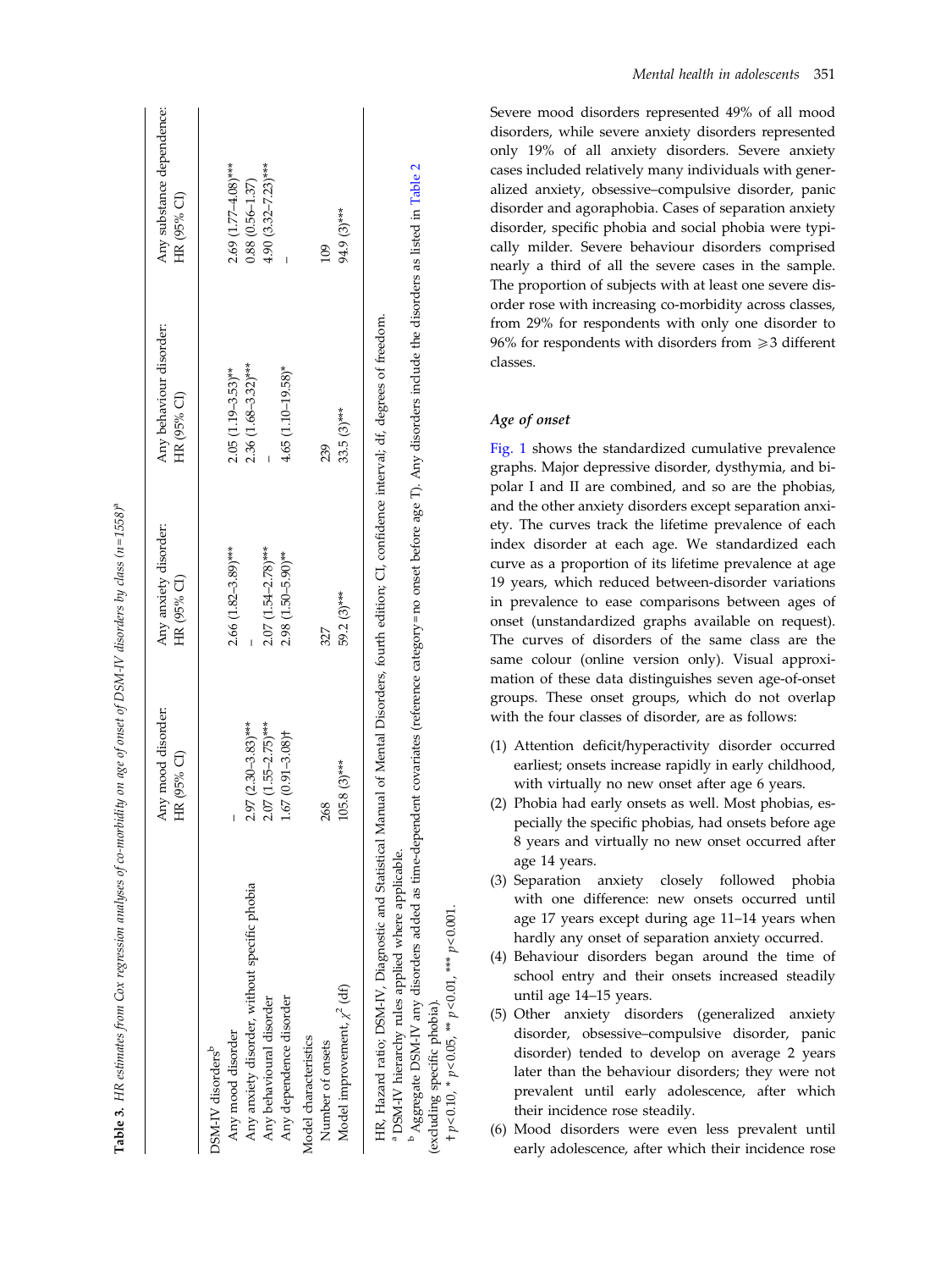|                                                        | Any mood disorder:       | Any anxiety disorder:    | Any behaviour disorder:    | Any substance dependence: |
|--------------------------------------------------------|--------------------------|--------------------------|----------------------------|---------------------------|
|                                                        | HR (95% CI)              | HR (95% CI)              | HR (95% CI)                | HR (95% CI)               |
| Demographic covariates <sup>c,d</sup>                  |                          |                          |                            |                           |
| Gender, ref=female                                     | $0.49(0.38-0.63)$ ***    | $0.51(0.42 - 0.63)$ ***  | $2.13(1.59-2.84)$ ***      | $1.30(0.87-1.92)$         |
| Gender × time                                          |                          |                          | $0.88$ $(0.82 - 0.95)$ *** |                           |
| Ethnicity, ref=Dutch or other Western country          | $0.49(0.16-1.49)$        | $1.00(0.70-1.43)$        | $0.82(0.46 - 1.47)$        | $0.98(0.48 - 2.00)$       |
| Ethnicity × time                                       | $1.16$ $(1.00-1.35)^{*}$ |                          | $1.14(1.01-1.29)^{*}$      |                           |
| Socio-economic status, ref=high                        |                          |                          |                            |                           |
| Low socio-economic status                              | $1.19(0.83 - 1.70)$      | $1.05(0.79-1.38)$        | $1.57$ $(1.09 - 2.25)^*$   | $0.65(0.39-1.09)$         |
| Middle socio-economic status                           | $1.04(0.78 - 1.40)$      | $1.05(0.84 - 1.31)$      | $1.29(0.94 - 1.78)$        | $0.61(0.40-0.94)^{*}$     |
| Parental religiosity, ref=not religious                |                          |                          |                            |                           |
| At least one parent passive religious                  | $1.17(0.88 - 1.55)$      | $1.03(0.82 - 1.29)$      | $0.96(0.71-1.30)$          | $1.09(0.72 - 1.64)$       |
| At least one parent active religious                   | $0.98(0.71 - 1.37)$      | $0.92(0.71 - 1.19)$      | $0.80(0.56 - 1.14)$        | $0.24(0.10-0.56)$ ***     |
| Not both biological parents in the household, ref=both | $1.29$ $(0.98-1.70)^{+}$ | $1.15(0.92 - 1.44)$      | $1.53$ $(1.15-2.03)$ **    | $1.37(0.90 - 2.08)$       |
| Single child, ref=has siblings                         | $0.94(0.60 - 1.45)$      | $1.27(0.91 - 1.78)$      | $0.80(0.50-1.28)$          | $0.98(0.51-1.88)$         |
| Urbanization, ref=low                                  |                          |                          |                            |                           |
| Moderate urbanization                                  | $1.09(0.82 - 1.44)$      | $1.23$ $(0.98-1.55)^{+}$ | $1.01(0.74 - 1.37)$        | $1.06(0.68-1.67)$         |
| Extreme urbanization                                   | $0.73(0.47-1.12)$        | $0.96(0.68-1.35)$        | $1.53$ $(1.05-2.25)^*$     | $1.12(0.64 - 1.98)$       |
| Moderate urbanization × time                           |                          | $0.94(0.90-0.99)^{*}$    |                            |                           |
| Extreme urbanization × time                            |                          | $1.00(0.93 - 1.07)$      |                            |                           |
| Model characteristics                                  |                          |                          |                            |                           |
| Number of onsets                                       | 268                      | 432                      | 239                        | 109                       |
| Model improvement, $\chi^2$ (df)                       | 159.6 (14)***            | $116.7(15)$ ***          | 98.5 (15)***               | $125.7(13)$ ***           |

<span id="page-7-0"></span>Table 4. HR estimates from multiple Cox regression analyses of T1 demographic covariates on age of onset of DSM-IV disorders by class (n=1558)<sup>a,b</sup>

HR, Hazard ratio; DSM-IV, Diagnostic and Statistical Manual of Mental Disorders, fourth edition; CI, confidence interval; ref, reference category; df, degrees of freedom. <sup>a</sup> DSM-IV hierarchy rules applied where applicable.

<sup>b</sup> All models include aggregate DSM-IV disorders from other classes as time-dependent covariates (ref=no onset before age T).

 $\rm^c$ Demographic covariates measured at T1 (age 10–12 years).

<sup>d</sup> Demographics entered as time-independent covariates. If the proportional hazards assumption was violated interactions with time centred on age 11 years (mean age at T1) were added.

† p<sup>&</sup>lt; 0.10, \* p<sup>&</sup>lt; 0.05, \*\* p<sup>&</sup>lt; 0.01, \*\*\* p<sup>&</sup>lt; 0.001.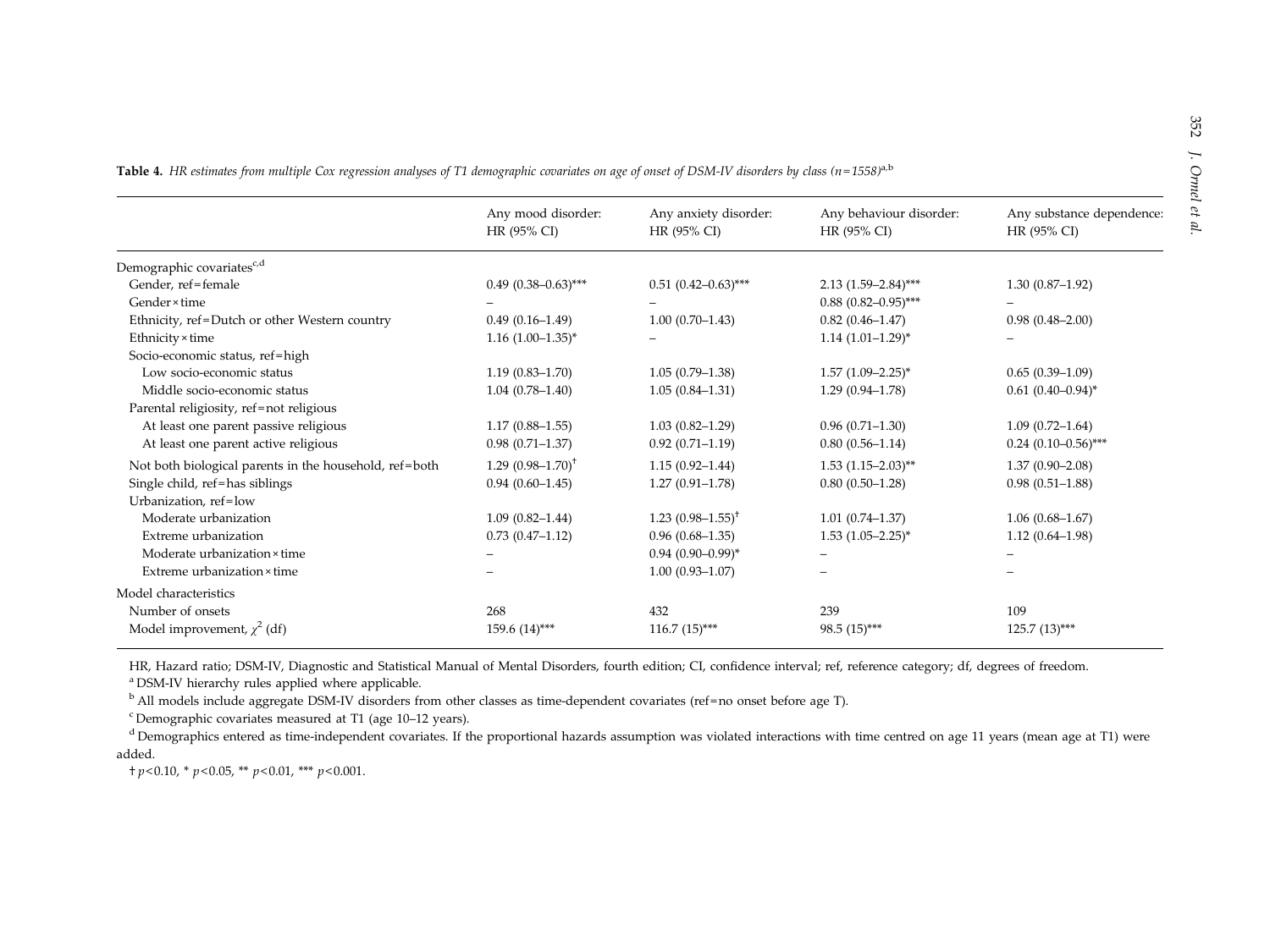|                            | Proportion of<br>sample | Proportion of<br>lifetime disorders | Proportion of severe<br>lifetime disorders | Proportion of<br>12-month disorders | Proportion of<br>30-day disorders |
|----------------------------|-------------------------|-------------------------------------|--------------------------------------------|-------------------------------------|-----------------------------------|
| Number of lifetime classes |                         |                                     |                                            |                                     |                                   |
| No classes                 | 55.2(1.2)               |                                     |                                            | -                                   |                                   |
| One class                  | 27.2(1.1)               | 38.3(1.3)                           | 25.7(1.9)                                  | 38.0(1.7)                           | 38.9(2.9)                         |
| Two classes                | 12.4(0.8)               | 35.2(1.3)                           | 40.5(2.1)                                  | 35.1(1.7)                           | 35.1(2.8)                         |
| Three or                   | 5.2(0.6)                | 26.4(1.2)                           | 33.8(2.0)                                  | 26.9(1.6)                           | 26.1(2.6)                         |
| four classes               |                         |                                     |                                            |                                     |                                   |

<span id="page-8-0"></span>Table 5. Clustering of lifetime, severe lifetime, 12-month and 30-day disorders among persons with lifetime co-morbidity

Data are given as percentage (standard error).

steadily as well. Bipolar disorder had a slightly later onset.

(7) Drug and alcohol dependence had the latest age of onset, with incidences beginning at age 14 years and steadily increasing after that.

[Table 2](#page-4-0) shows the mean and median age of onset for each disorder.

#### Homotypic continuity

As shown in [Table 2](#page-4-0), the overall 12-month prevalence was 31%, which represented 69% of lifetime prevalence, while the 30-day prevalence was 14%, 47% of the 12-month prevalence. The ratio of 12-month prevalence to lifetime prevalence showed a wide range across disorders: from 10% for separation anxiety to 93% for dysthymia. The interquartile range was 52–76%, suggesting substantial persistence. The 30-day to 12-month prevalence ratios were typically smaller than the 12-month to lifetime prevalence ratios with only a few exceptions, suggesting that, on the whole, within-class continuity (persistence) comes more from recurrence than chronicity.

# Heterotypic continuity

As expected, the presence of a mental disorder substantially increased the subject's risk of developing a disorder of a different class ([Table 3](#page-6-0)). Of the 12 hazard ratios tested, 11 were significant, ranging from 2 to 5. The exception was anxiety disorders, which did not increase the risk of substance dependence. We found the strongest heterotypic continuity, in both directions, between behaviour disorders and substance dependence.

# Baseline problems predict onset of disorders in adolescence

The previous continuity analyses were all based on retrospectively collected CIDI data. To supplement

this with prospective data, we examined the predictive value of (sub)clinical baseline emotional and behaviour problems as assessed at age 11 years with CBCL (parent-report) and the YSR (self-report) with regard to the post-baseline onset of CIDI-DSM-IV disorders (online Supplementary Tables S1 and S2). Because all attention deficit disorders, most specific phobia and separation anxiety disorders, and many oppositional disorders had an onset prior to baseline, they are not included in the post-baseline onset group. To compensate for this, we also linked baseline problems to the 12-month prevalence at age 19 years (online Supplementary Tables S3 and S4). We found substantial continuity at the level of the broad domains of internalizing and externalizing problems; at the disorder-class level, continuity was less marked. Mood and anxiety disorders were predicted by baseline affective and anxiety problems; behaviour disorders by baseline oppositional, conduct and affective problems whereas baseline anxiety problems reduced the risk of behaviour disorders. Substance dependence was predicted by conduct, affective and attention problems. Effects were typically weak with most hazard ratios in the 1.5–2.5 range but it should be noted that effects of all baseline problem scales were adjusted for each other. We obtained similar results for the 12-month prevalence at age 19 years, with the selfreport YSR being a better predictor than the parent-reported CBCL. The latter showed only a few significant associations with the 12-month prevalence of disorders, with the association between (sub)clinical baseline attention problems and any behaviour disorder being the strongest (odds ratio 3.83, 95% confidence interval 2.17–6.75).

## Sociodemographic predictors

[Table 4](#page-7-0) presents the adjusted hazard ratios of the selected sociodemographic characteristics assessed at baseline for each class of mental disorder. We found the most significant associations between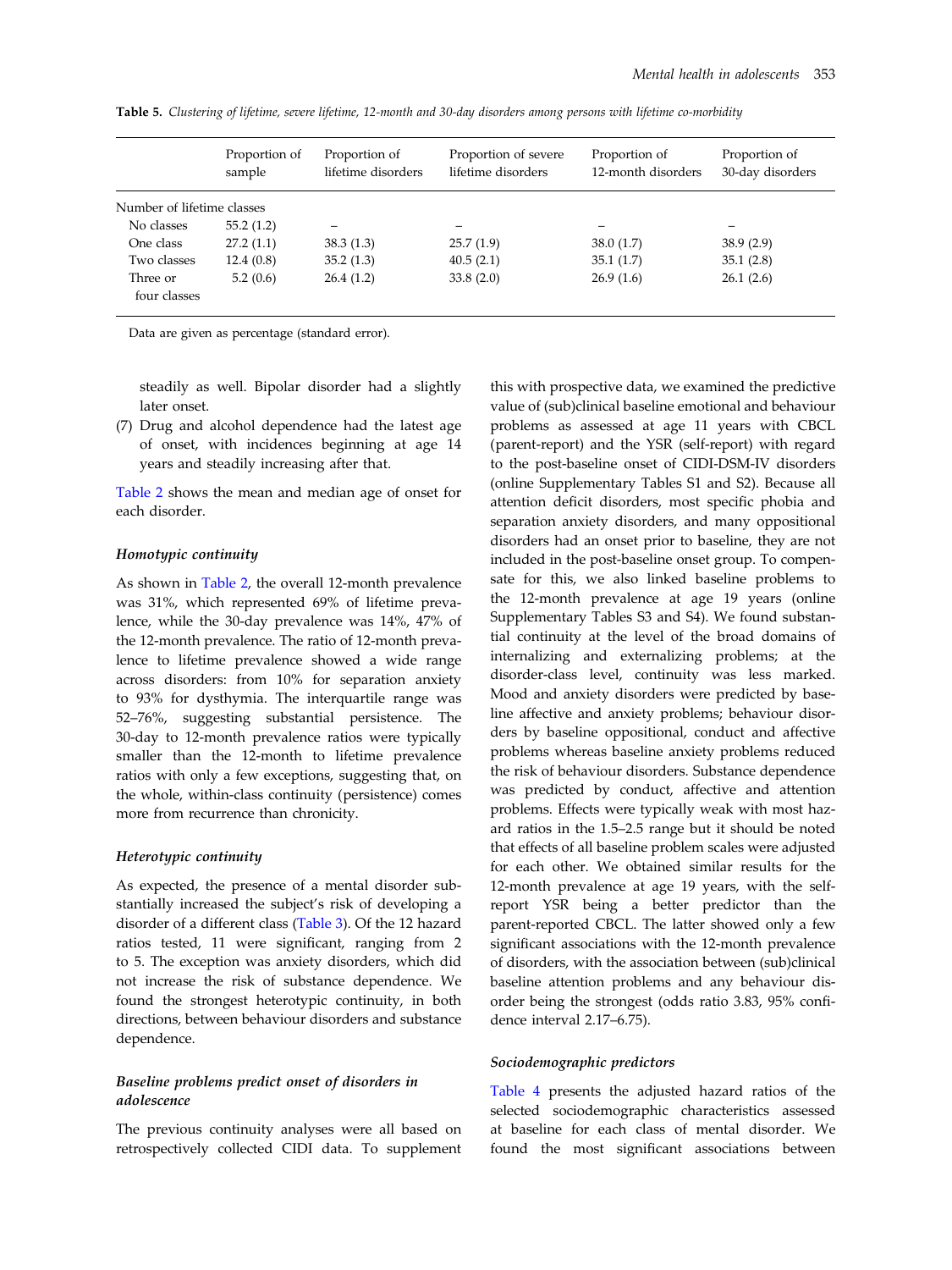sociodemographic variables and behaviour disorders. Associations of sociodemographic variables with mood, anxiety and substance use disorders were typically non-significant or weak. The strongest associations were found for gender, SES, and absence of one or both biological parents. Men had a substantially lower risk for anxiety and mood disorders than women, but a significantly higher risk of behaviour disorders. The smaller than unity gender × time interaction indicates that the effect of gender on risk for behaviour disorders decreased during adolescence while the larger than unity ethnicity × time interaction indicates that the effect of ethnicity increases. Maternal education accounted for most of the SES effect on behaviour disorders. Neither parental income nor professional status, the other components of SES, predicted much change in mental health risks (data available on request). Urbanization predicted only behaviour disorders which were more prevalent in highly urbanized areas.

#### Concentration of morbidity

Nearly 75% of lifetime disorders were co-morbid disorders. [Table 5](#page-8-0) shows that the concentration of morbidity in adolescents with lifetime disorders from multiple classes is highly prominent. The 5.2% of the sample with a lifetime history of disorders from  $\geq 3$ classes accounts for a third of all severe lifetime disorders and slightly more than a quarter of all 12-month and 30-day disorders. Concentration of morbidity was relatively similar among the 10.1% with  $\geq 3$ disorders irrespective of class who accounted for 55% of all severe lifetime disorders and nearly half of all 12-month and 30-day disorders.

#### Discussion

#### Strengths and limitations

Our findings should be interpreted in the light of strengths and limitations. Strengths of this study include its well-documented sample of adolescents, followed from preadolescence to adulthood and the considerable sample size. One limitation is that, despite limited non-response at baseline and attrition at follow-ups, CIDI non-response was significant and not entirely random. Bias due to non-response in psychiatric epidemiological studies tends to be conservative, with actual prevalence rates often higher and actual associations stronger, especially for externalizing disorders (Eaton et al. [1994;](#page-12-0) Kessler et al. [2005](#page-13-0)b; Merikangas et al. [2010](#page-14-0)). Another limitation arises from the fact that CIDI-DSM-IV diagnoses were based on fully structured lay interviews carried out at age 19 years and not verified by professionals with clinical expertise. This very probably will have inflated prevalence estimates in comparison with semistructured diagnostic interviews such as the SCAN and SCID (Brugha et al. [2001;](#page-12-0) Haro et al. [2006](#page-13-0)). On the other hand, TRAILS' single diagnostic CIDI assessment has probably resulted in deflated lifetime estimates, as studies with multiple cumulative diagnostic assessments report substantially higher prevalence rates than studies with a single CIDI administration (Moffitt et al. [2010;](#page-14-0) Copeland et al. [2011](#page-12-0)). Finally, we did not collect diagnostic information from sources other than the respondent, which might affect reliability (Ford et al. [2003](#page-13-0)). Evidence suggests, however, that this is not a major concern, as the reliability of self-reports increases during adolescence, while that of parents and teachers decreases (Edelbrock et al. [1985\)](#page-13-0).

## Similar lifetime prevalence across Western countries

Direct and detailed comparisons with other adolescent studies are complicated by between-study differences in sampling, age range, and – very importantly – the DSM-IV categories included. Our report did not include eating disorders, somatoform disorders or post-traumatic stress disorder. Nevertheless, after accounting for differences in included diagnoses, our findings are remarkably similar in overall prevalence rates to studies in industrialized countries that have used similar methodology (a single CIDI-DSM-IV assessment). Overall lifetime and 12-month prevalence in late adolescence tends to fluctuate around 45% and 30% (e.g. McGee et al. [1992,](#page-14-0) Wittchen et al. [1998](#page-15-0); Merikangas et al. [2010\)](#page-14-0), of which our findings suggest that about half are severe disorders.

#### Similar lifetime prevalence in youth and adults

Most disorder-specific lifetime prevalence rates in TRAILS' adolescents approximate, and some even exceed, those found in nationally representative CIDI-DSM-IV surveys of adults (Kessler et al. [2005](#page-13-0)a; de Graaf et al. [2012\)](#page-12-0). Two factors may explain this phenomenon. First, adults are more likely to forget earlier (mild) episodes or are unwilling to disclose them (Simon & Von Korff, [1995](#page-14-0); Moffitt et al. [2010](#page-14-0)). If this under-reporting increases and accumulates with age, lifetime prevalence may falsely appear to remain stable with increasing sample age. Second, retrospective evidence shows that many adult mental disorders, especially chronic–recurrent disorders, have early initial onsets during childhood and adolescence (Kessler et al. [1994](#page-13-0), [2005](#page-13-0)a; Bijl et al. [1998](#page-12-0)), which would be detected by and included in prevalence surveys of adolescents.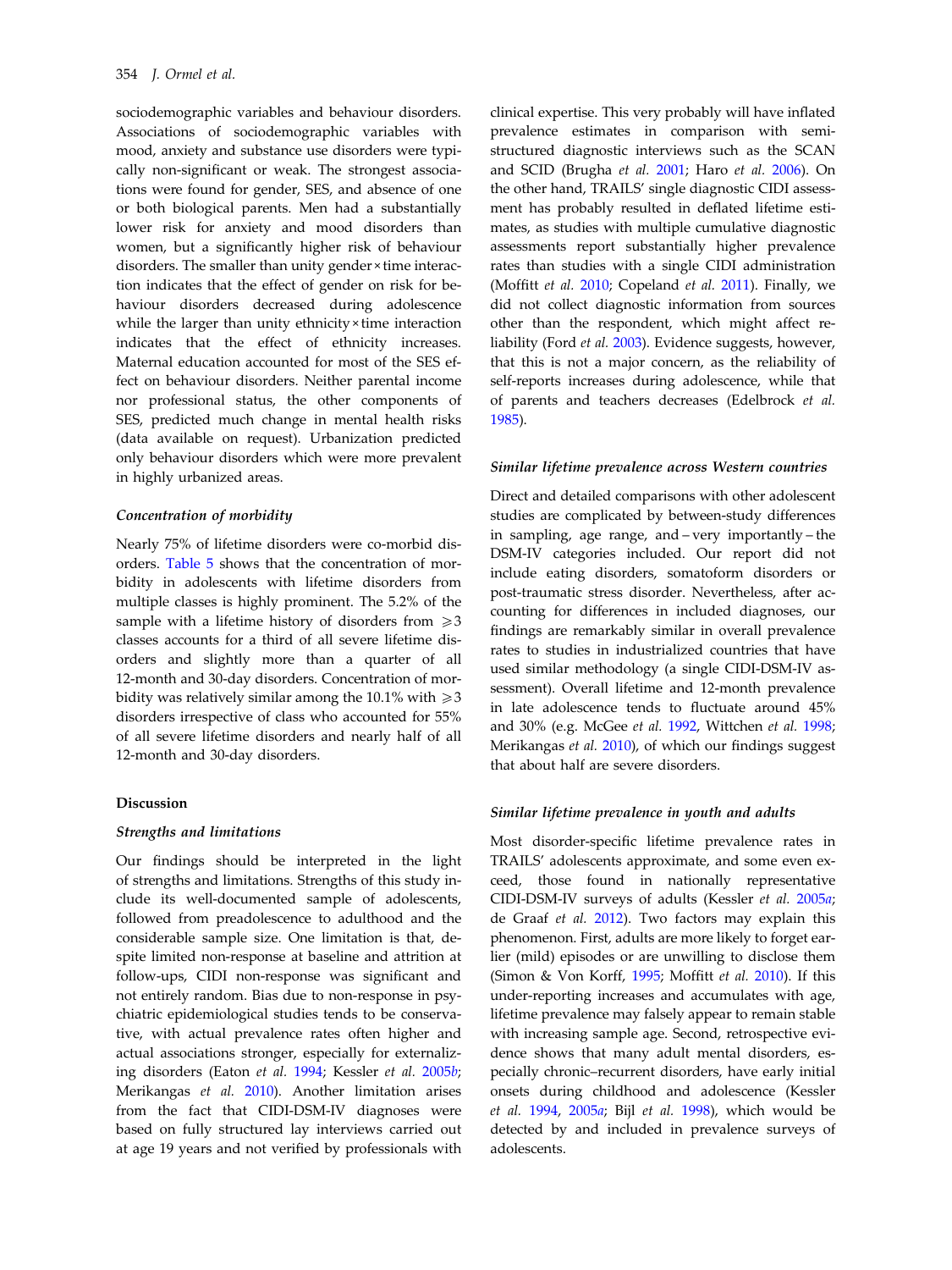## **Continuity**

# Within-class homotypic continuity

Most 12-month to lifetime prevalence ratios of individual disorders exceeded 0.60. Although confounding by recent onset and under-reporting of brief mild episodes is likely, these ratios suggest that most disorders are quite persistent. Consistent with earlier studies (Merikangas et al. [2010](#page-14-0); Kessler et al. [2012](#page-13-0)a), the 30-day to 12-month prevalence ratios were typically lower than 12-month to lifetime ratios, supporting the possibility that disorder persistence may be due more to episodic recurrence than to chronicity. Higher 30-day to 12-month ratios for anxiety disorders than for mood disorders suggest that anxiety disorders are more often chronic than mood disorders.

# Between-class co-morbidity and heterotypic continuity

Research on the structure of co-morbidity among common mental disorders has largely focused on prevalence (Angold et al. [1999](#page-12-0)), rather than on its development (Kessler et al. [2011](#page-13-0)). Using Cox regression analysis, we found moderate heterotypic continuity in both directions between all four classes of disorders except for anxiety to substance use. This similarity of heterotypic continuity between all disorder classes is interesting because one would expect that disorder classes that tend to onset early would be stronger predictors of classes tending to onset later, but not the other way around.

## Baseline problem levels as domain-specific precursors

The continuity findings were all based on retrospectively collected CIDI data. To supplement this we examined the predictive value of baseline problems for the onset of disorders in adolescence and the 12-month prevalence at age 19 years. We found domain-level homotypic continuity, i.e. baseline externalizing problems predicted later externalizing disorders and baseline internalizing problems predicted later internalizing disorders, and also heterotypic continuity as baseline internalizing problems predicted externalizing disorders (but not the other way around). Effects were weak to moderate, with a 1.5- to 3.05-fold increase in risk. Self-report of baseline problems was a better predictor of 12-month prevalence of disorders than parent-report, with the exception of parentreported attention problems, which strongly predicted 12-month prevalence of behaviour disorders. Collectively, these findings suggest that problem levels at age 11 years are weak to moderate predictors of the development of diagnosable disorders in adolescence.

# Age of onset

Although age-of-onset distributions varied between disorders, they definitely overlapped. New cases of each individual disorder, except for specific phobias and – by definition – attention deficit disorder, continued to develop throughout adolescence. Our ageof-onset findings confirm other reports (Kim-Cohen et al. [2003](#page-13-0); Costello et al. [2005](#page-12-0)a; Merikangas et al. [2010\)](#page-14-0). These age-of-onset patterns are the opposite of those for nearly all chronic physical disorders, for which risks increase with age, peaking in late-middle and old age (van den Akker et al. [1998;](#page-14-0) Yach et al. [2004\)](#page-15-0). Conversely, mental disorders tend to begin in youth, with substantially lower future risk for those who enter adulthood without any lifetime mental disorder (Kessler et al. [2005](#page-13-0)b).

# Sociodemographic predictors

Our results regarding sociodemographic variables are largely consistent with previous research (McGee et al. [1992;](#page-14-0) Costello et al. [1996](#page-12-0), [2005](#page-12-0)b; Verhulst et al. [1997;](#page-15-0) Fergusson & Horwood, [2001;](#page-13-0) Ford et al. [2003](#page-13-0); Merikangas et al. [2010](#page-14-0); Kessler et al. [2012](#page-13-0)a). Gender was a strong correlate, with girls having more anxiety and mood disorders and fewer behaviour disorders. Absence of one or both biological parents in the household and low SES, especially low maternal education, predicted behaviour disorders, but not anxiety and mood disorders. Though the significance of parental education and family composition has already been well documented, including for childhood physical health outcomes (Merikangas et al. [2010](#page-14-0)), the causal dynamics are still unclear (Fergusson & Horwood, [2001;](#page-13-0) Shanahan et al. [2008\)](#page-14-0).

#### Clinical and public health implications

We observed substantial co-morbidity. Half of all affected youth had at least one additional lifetime diagnosis, 10% of the entire sample had three or more lifetime disorders, and 5% had lifetime disorders from three or four classes. These results strongly indicate that, even at this young age, co-morbidity between classes of disorders is not uncommon. Given the differences in included diagnoses, our co-morbidity rates are roughly similar to those reported for German and US adolescents and young adults (Wittchen et al. [1998](#page-15-0); Kessler et al. [2012](#page-13-0)c). Co-morbidity was associated with high overall severity, as 10% of the sample with  $\geq$ 3 disorders and the 5% of the sample with disorders from  $\geq$  3 classes experienced 55% and 34% of all severe lifetime disorders, respectively.

The observed concentration of morbidity is consistent with the possibility of a general psychopathology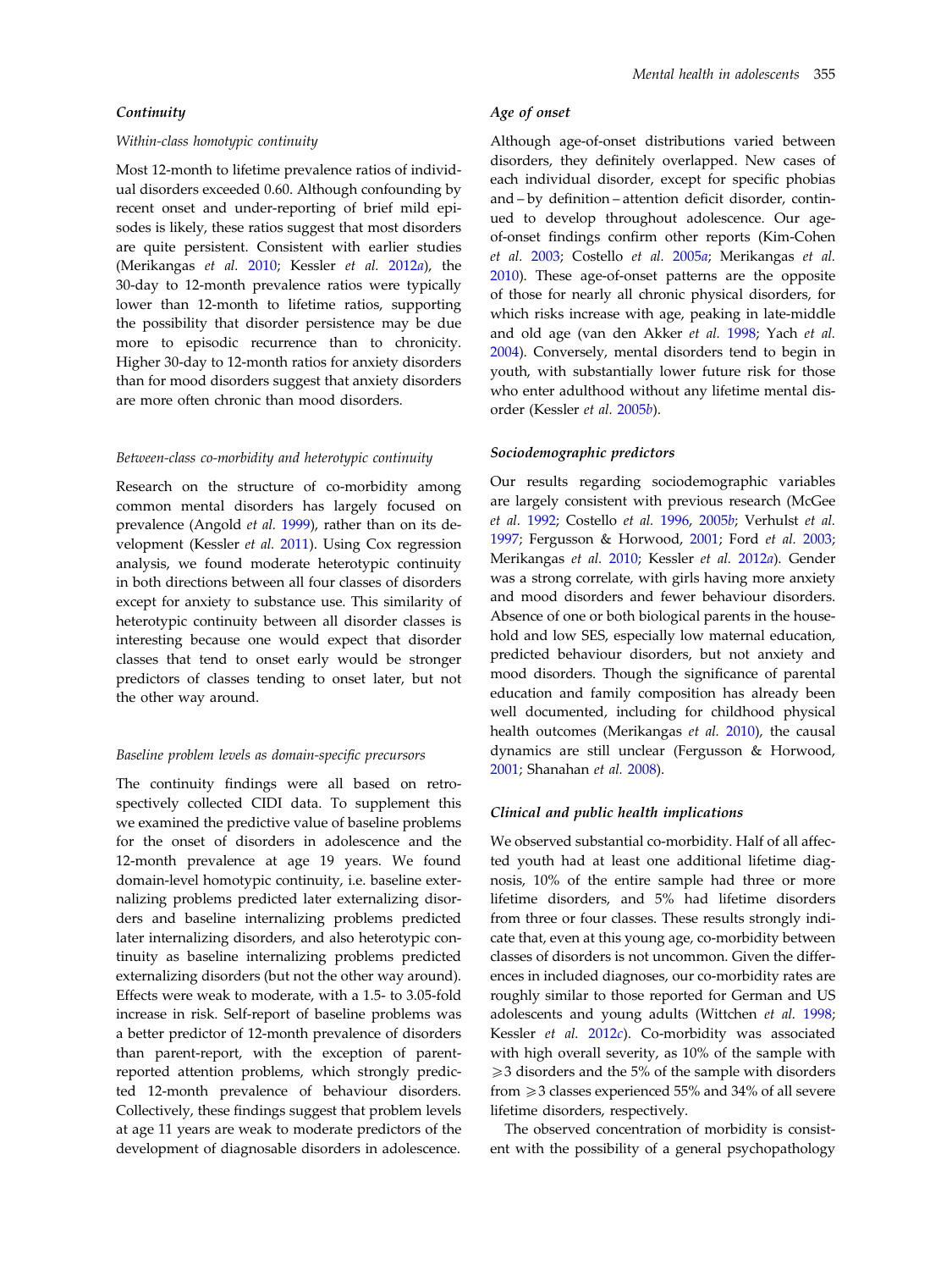severity dimension. During the past two decades, strong evidence has shown three underlying dimensions to psychopathology, which represent the core psychopathological liabilities (or processes) of internalizing, externalizing and thought disturbance (Vollebergh et al. [2001;](#page-15-0) Kotov et al. [2011](#page-13-0); Krueger & Markon, [2011](#page-13-0)). Historically, the possibility of a superordinate general psychopathology severity dimension has been suggested (Wing et al. [1978](#page-15-0)). Empirical support for a general severity dimension for psychopathology continues to accumulate (Lahey et al. [2012](#page-14-0); Caspi et al. [2013](#page-12-0)).

The concentration of morbidity has diagnostic implications as well (e.g. Kessler et al. [2012](#page-13-0)c; Uher & Rutter, [2012](#page-14-0)). Is the splitting up of symptom clusters into many different disorders in the DSM-IV, and the DSM-5 as well, correct and helpful? Are those with severe co-morbidity the unlucky few who have developed multiple separate disorders or are we struggling with a syndrome uncharacterized by current classifications? From a public health and aetiological perspective, splitting into specific disorders may be less effective than trans-diagnostic classification at the disorder-class level, especially if age-of-onset patterns are taken into account. From a clinical perspective, the answer depends strongly on the value to treatment of distinguishing between specific disorders.

The high prevalence of mild CIDI-DSM-IV disorders raises two related questions: does the CIDI-DSM-IV overdiagnose – and – given that mild disorders in adolescence predict serious adult disorders, do mild cases require intervention (Kessler et al. [2003\)](#page-13-0)? If treatment of mild disorders in childhood reduces future risk – an untested assumption as yet – then mild disorders should be treated and attempts to avoid overdiagnosis are actually unwanted and the current diagnostic cutoff between normal variation and mild disorder has utility. If, however, treatment of mild disorders does not reduce future risk, then the resources are better spent on prevention and treatment of severe disorders and co-morbidity. In this case, the current diagnostic cut-off between normal variation and mild disorder has less utility.

The fact that the burden of psychopathology is concentrated in youths with multiple lifetime disorders suggests focusing treatment and prevention on youth with lifetime multimorbidity. Unfortunately, because clinical trials in children and adolescents are relatively rare and in addition tend to exclude co-morbid cases, the evidence on prevention and treatment of multimorbidity is virtually lacking. To improve long-term outcomes, early prevention and treatment programmes perhaps best target self-control and neuroticism in addition to the mental disorders as these temperamental traits seem to play an important role in the

development of co-morbidity and associated life outcomes (Oldehinkel et al. [2004](#page-14-0); Lahey, [2009;](#page-14-0) Moffitt et al. [2011;](#page-14-0) Ormel et al. [2013\)](#page-14-0).

# **Conclusions**

Our findings, supported by earlier evidence, justify four conclusions about the mental health of adolescents in Western populations. First, as shown by pro-spective cumulative studies (Moffitt et al. [2010](#page-14-0); Copeland et al. [2011](#page-12-0)), episodes of mild DSM-IV mental disorder are common. In that respect, mental illness is no different from physical illness, with its common episodes of influenza, colds, migraine and injuries. The second conclusion stresses that in slightly over half of the lifetime DSM-IV disorder prevalence, the disorder is mild, but the third conclusion emphasizes that a fifth of the adolescents experienced at least one severe disorder. Notably, the prevalence of severe mental disorder in adolescents is higher than even the most prevalent major somatic conditions, including asthma and diabetes (Eder et al. [2006;](#page-13-0) Hossain et al. [2007](#page-13-0)). The fourth conclusion highlights that about 10% of all youth have poor mental health and may be at risk of long-term mental illness in adulthood. Collectively, the findings point strongly to the need to investigate the long-term effects on adult mental health risk of (i) early and intensive treatment of multimorbid youth and (ii) non-intensive treatment of mild disorders.

#### Supplementary material

For supplementary material accompanying this paper visit http://dx.doi.org/10.1017/S0033291714001469.

#### Acknowledgements

This research is part of the TRacking Adolescents' Individual Lives Survey (TRAILS). Participating centres of TRAILS include various departments of the University Medical Center and University of Groningen, the Erasmus University Medical Center Rotterdam, the University of Utrecht, the Radboud Medical Center Nijmegen, and the Parnassia Bavo group, all in the Netherlands. We are grateful to all adolescents, their parents and teachers who participated in this research and to everyone who worked on this project and made it possible.

TRAILS has been financially supported by various grants to J.O., A.J.O., F.C.V. and W.A.M.V. from the Netherlands Organization for Scientific Research (NWO) (Medical Research Council programme grant no. GB-MW 940-38-011; ZonMW Brainpower grant no. 100-001-004; ZonMw Risk Behavior and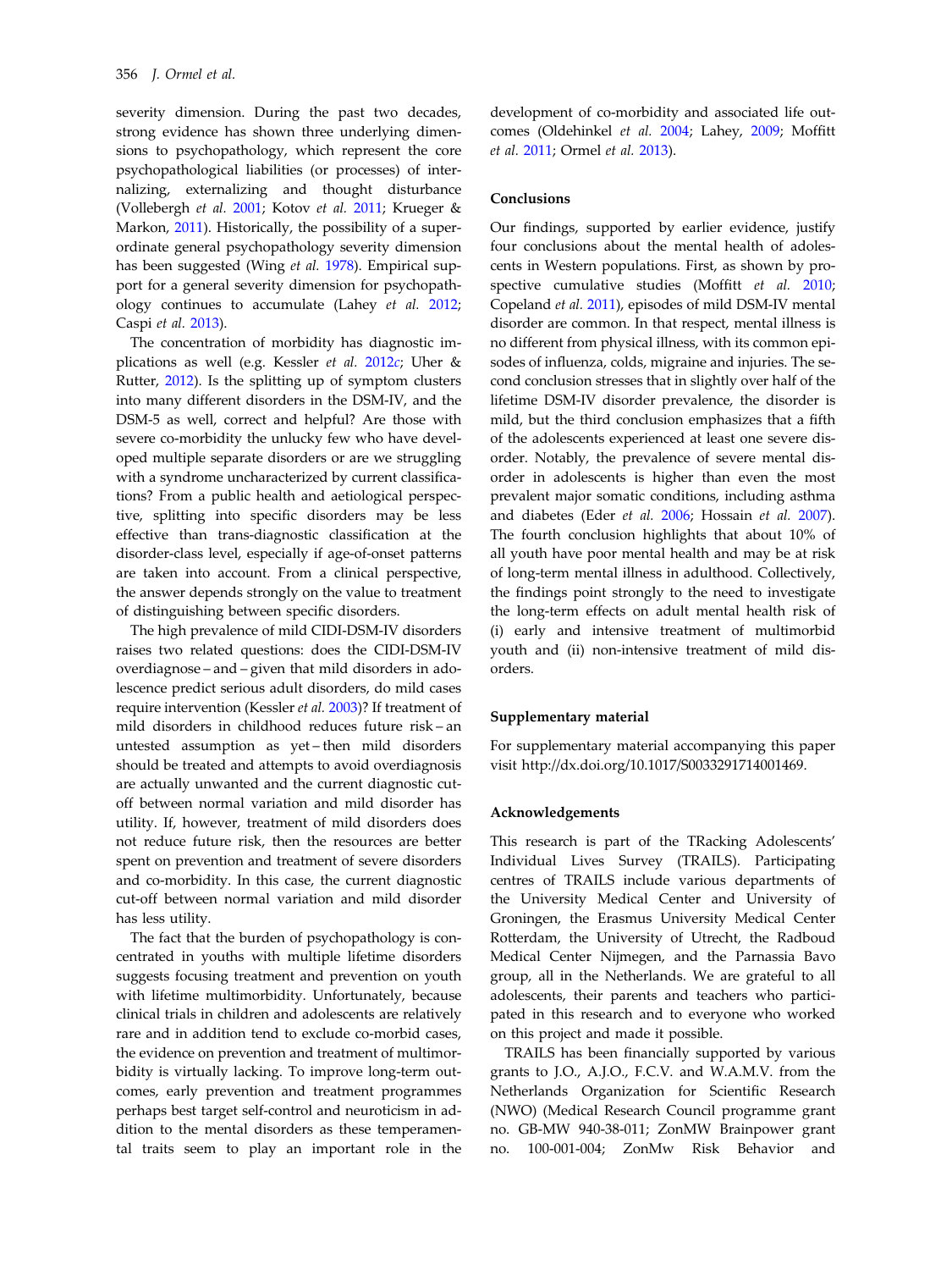<span id="page-12-0"></span>Dependence grant no. 60-60600-97-118; ZonMw Culture and Health grant no. 261-98-710; Social Sciences Council medium-sized investment grants no. GB-MaGW 480-01-006 and GB-MaGW 480-07-001; Social Sciences Council project grants no. GB-MaGW 452-04-314 and GB-MaGW 452-06-004; NWO largesized investment grant no. 175.010.2003.005; NWO Longitudinal Survey and Panel Funding 481-08-013), the Dutch Ministry of Justice (WODC), the European Science Foundation (EuroSTRESS project FP-006), Biobanking and Biomolecular Resources Research Infrastructure BBMRI-NL (CP 32) and the participating universities.

# Declaration of Interest

F.C.V. is a contributing author of the Achenbach System of Empirically Based Assessment, from which he receives remuneration.

# References

- Achenbach TM, Dumenci L, Rescorla LA (2003). DSM-oriented and empirically based approaches to constructing scales from the same item pools. Journal of Clinical Child and Adolescent Psychology 32, 328–340.
- Achenbach TM, Rescorla LA (2006). The Achenbach System of Empirically Based Assessment. In Forensic Uses of Clinical Assessment Instruments (ed. R. P. Archer), pp. 229–262. Lawrence Erlbaum Associates Publishers: Mahwah, NJ.
- Alonso J, Angermeyer MC, Bernert S, Bruffaerts R, Brugha TS, Bryson H, de Girolamo G, de Graaf R, Demyttenaere K, Gasquet I, Haro JM, Katz SJ, Kessler RC, Kovess V, Lépine JP, Ormel J, Polidori G, Russo LJ, Vilagut G, Almansa J, Arbabzadeh-Bouchez S, Autonell J, Bernal M, Buist-Bouwman M, Codony M, Domingo-Salvany A, Ferrer M, Joo SS, Martínez-Alonso M, Matschinger H, Mazzi F, Morgan Z, Morosini P, Palacín C, Romera B, Taub N, Vollebergh WAM (2004). Prevalence of mental disorders in Europe: results from the European Study of the Epidemiology of Mental Disorders (ESEMeD) project. Acta Psychiatrica Scandinavica 109, 21–27.
- Andrews G, Henderson S, Hall W (2001). Prevalence, comorbidity, disability and service utilisation. Overview of the Australian National Mental Health Survey. British Journal of Psychiatry 178, 145–153.
- Angold A, Costello EJ, Erkanli A (1999). Comorbidity. Journal of Child Psychology and Psychiatry 40, 57–87.
- Angold A, Costello EJ, Worthman CM (1998). Puberty and depression: the roles of age, pubertal status and pubertal timing. Psychological Medicine 28, 51–61.

APA (1995). Diagnostic and Statistical Manual of Mental Disorders, 4th edn, Primary Care Version. American Psychiatric Association: Washington, DC.

Bijl RV, Ravelli A (2000). Current and residual functional disability associated with psychopathology: findings from the Netherlands Mental Health Survey and Incidence Study (NEMESIS). Psychological Medicine 30, 657–668.

- Bijl RV, Ravelli A, van Zessen G (1998). Prevalence of psychiatric disorder in the general population: results of The Netherlands Mental Health Survey and Incidence Study (NEMESIS). Social Psychiatry and Psychiatric Epidemiology 33, 587–595.
- Brugha TS, Jenkins R, Taub N, Meltzer H, Bebbington PE (2001). A general population comparison of the Composite International Diagnostic Interview (CIDI) and the Schedules for Clinical Assessment in Neuropsychiatry (SCAN). Psychological Medicine 31, 1001–1013.
- Caspi A, Houts R, Belsky DW, Goldman-Mellor S, Harrington HL, Israel S, Meier MH, Ramrakha S, Shalev I, Poulton R, Moffit TE (2013). The p factor: one general psychopathology factor in the structure of psychiatric disorders. Clinical Psychological Science. Published online 14 August 2013. doi:10.1177/ 2167702613497473.
- Copeland W, Shanahan L, Costello EJ, Angold A (2011). Cumulative prevalence of psychiatric disorders by young adulthood: a prospective cohort analysis from the Great Smoky Mountains study. Journal of the American Academy of Child and Adolescent Psychiatry 50, 252–261.
- Copeland WE, Shanahan L, Costello EJ, Angold A (2009). Childhood and adolescent psychiatric disorders as predictors of young adult disorders. Archives of General Psychiatry 66, 764–772.
- Costello EJ, Angold A, Burns BJ, Stangl DK, Tweed DL, Erkanli A, Worthman CM (1996). The Great Smoky Mountains Study of Youth. Goals, design, methods, and the prevalence of DSM-III-R disorders. Archives of General Psychiatry 53, 1129–1136.
- Costello EJ, Angold A, Keeler GP (1999). Adolescent outcomes of childhood disorders: the consequences of severity and impairment. Journal of the American Academy of Child and Adolescent Psychiatry 38, 121–128.
- Costello EJ, Egger HL, Angold A (2005a). The developmental epidemiology of anxiety disorders: phenomenology, prevalence, and comorbidity. Child and Adolescent Psychiatric Clinics of North America 14, 631–648.
- Costello EJ, Egger H, Angold A (2005b). 10-Year research update review: the epidemiology of child and adolescent psychiatric disorders: I. Methods and public health burden. Journal of the American Academy of Child and Adolescent Psychiatry 44, 972–986.
- de Graaf R, Ten Have M, van Gool C, van Dorsselaer S (2012). Prevalence of mental disorders, and trends from 1996 to 2009. Results from NEMESIS-2. Tijdschrift voor Psychiatrie 54, 27–38.
- de Winter AF, Oldehinkel AJ, Veenstra R, Brunnekreef JA, Verhulst FC, Ormel J (2005). Evaluation of non-response bias in mental health determinants and outcomes in a large sample of pre-adolescents. European Journal of Epidemiology 20, 173–181.
- Eaton WW, Kessler RC, Wittchen HU, Magee WJ (1994). Panic and panic disorder in the United States. American Journal of Psychiatry 151, 413–420.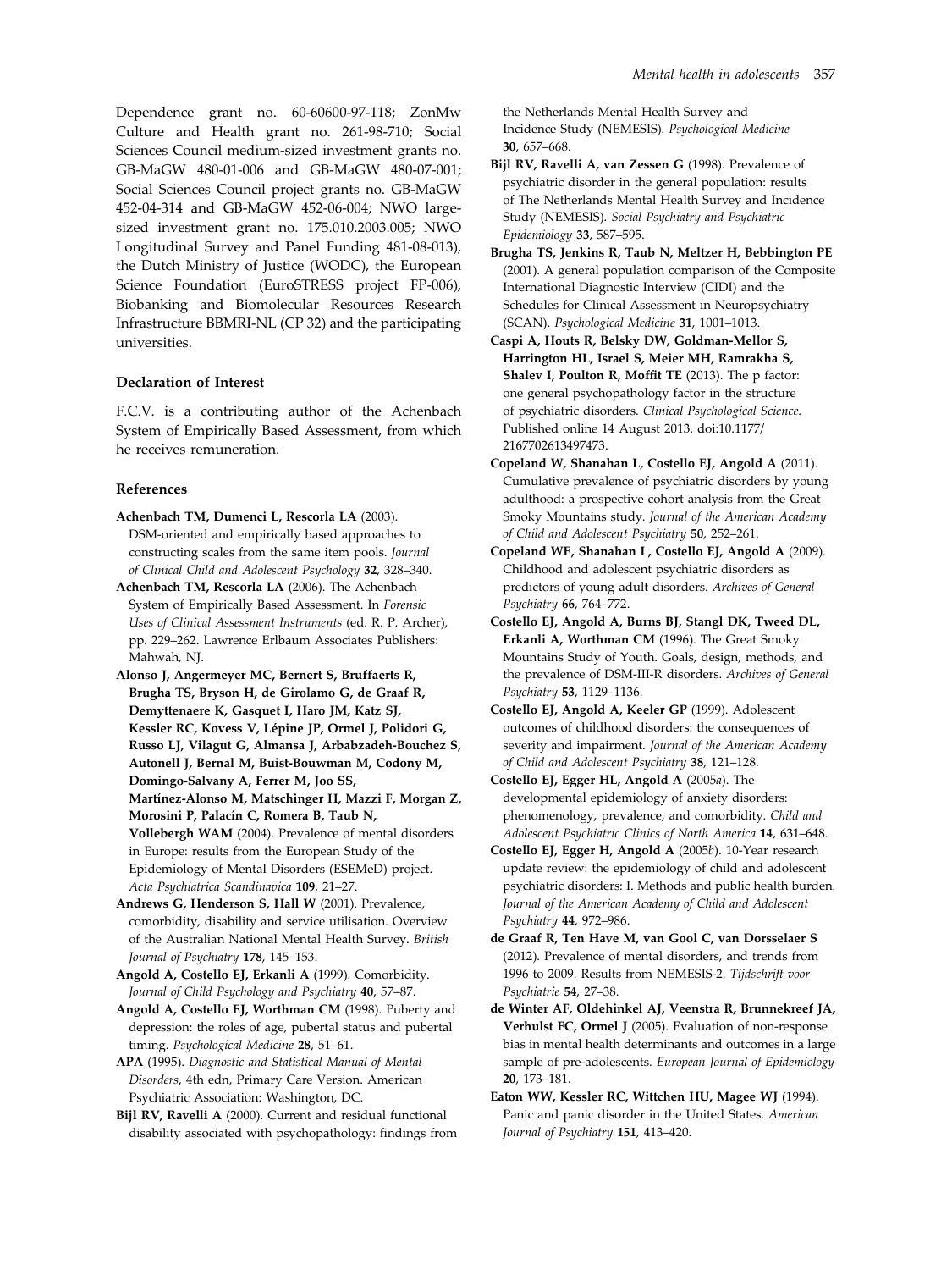<span id="page-13-0"></span>Edelbrock C, Costello AJ, Dulcan MK, Kalas R, Conover NC (1985). Age differences in the reliability of the psychiatric interview of the child. Child Development 56, 265–275.

Eder W, Ege MJ, von Mutius E (2006). The asthma epidemic. New England Journal of Medicine 355, 2226–2235.

Ferdinand RF, Verhulst FC, Wiznitzer M (1995). Continuity and change of self-reported problem behaviors from adolescence into young adulthood. Journal of the American Academy of Child and Adolescent Psychiatry 34, 680–690.

Fergusson DM, Horwood LJ (2001). The Christchurch Health and Development Study: review of findings on child and adolescent mental health. Australian and New Zealand Journal of Psychiatry 35, 287–296.

Ford T, Goodman R, Meltzer H (2003). The British Child and Adolescent Mental Health Survey 1999: the prevalence of DSM-IV disorders. Journal of the American Academy of Child and Adolescent Psychiatry 42, 1203–1211.

Haro JM, Arbabzadeh-Bouchez S, Brugha TS, de Girolamo G, Guyer ME, Jin R, Lepine JP, Mazzi F, Reneses B, Vilagut G, Sampson NA, Kessler RC (2006). Concordance of the Composite International Diagnostic Interview Version 3.0 (CIDI 3.0) with standardized clinical assessments in the WHO World Mental Health surveys. International Journal of Methods in Psychiatric Research 15, 167–180.

Hossain P, Kawar B, El Nahas M (2007). Obesity and diabetes in the developing world – a growing challenge. New England Journal of Medicine 356, 213–215.

Huisman M, Oldehinkel AJ, Winter AD, Minderaa RB, Bildt AD, Huizink AC, Verhulst FC, Ormel J (2008). Cohort profile: The Dutch 'TRacking Adolescents' Individual Lives' Survey'; TRAILS. International Journal of Epidemiology 37, 1227–1235.

Jacobi F, Wittchen H-, Hölting C, Höfler M, Pfister H, Müller N, Lieb R (2004). Prevalence, co-morbidity and correlates of mental disorders in the general population: results from the German Health Interview and Examination Survey (GHS). Psychological Medicine 34, 597–611.

Jenkins R, Lewis G, Bebbington P, Brugha T, Farrell M, Gill B, Meltzer H (1997). The National Psychiatric Morbidity Surveys of Great Britain: initial findings from the Household Survey. Psychological Medicine 27, 775–789.

Kessler RC, Abelson J, Demler O, Escobar JI, Gibbon M, Guyer ME, Howes MJ, Jin R, Vega WA, Walters EE, Wang P, Zaslavsky A, Zheng H (2004). Clinical calibration of DSM-IV diagnoses in the World Mental Health (WMH) version of the World Health Organization (WHO) Composite International Diagnostic Interview (WMH-CIDI). International Journal of Methods in Psychiatric Research 13, 122–139.

Kessler RC, Avenevoli S, Costello EJ, Georgiades K, Green JG, Gruber MJ, He JP, Koretz D, McLaughlin KA, Petukhova M, Sampson NA, Zaslavsky AM, Merikangas KR (2012a). Prevalence, persistence, and sociodemographic correlates of DSM-IV disorders in the National Comorbidity Survey Replication Adolescent Supplement. Archives of General Psychiatry 69, 372–380.

Kessler RC, Avenevoli S, Costello J, Green JG, Gruber MJ, McLaughlin KA, Petukhova M, Sampson NA,

Zaslavsky AM, Merikangas KR (2012b). Severity of 12-month DSM-IV disorders in the National Comorbidity Survey Replication Adolescent Supplement. Archives of General Psychiatry 69, 381–389.

Kessler RC, Avenevoli S, Green J, Gruber MJ, Guyer M, He Y, Jin R, Kaufman J, Sampson NA, Zaslavsky AM, Merikangas KR (2009). National Comorbidity Survey Replication Adolescent Supplement (NCS-A): III. Concordance of DSM-IV/CIDI diagnoses with clinical reassessments. Journal of the American Academy of Child and Adolescent Psychiatry 48, 386–399.

Kessler RC, Avenevoli S, McLaughlin KA, Green JG, Lakoma MD, Petukhova M, Pine DS, Sampson NA, Zaslavsky AM, Merikangas KR (2012c). Lifetime co-morbidity of DSM-IV disorders in the US National Comorbidity Survey Replication Adolescent Supplement (NCS-A). Psychological Medicine 42, 1997–2010.

Kessler RC, Berglund P, Demler O, Jin R, Merikangas KR, Walters EE (2005a). Lifetime prevalence and age-of-onset distributions of DSM-IV disorders in the National Comorbidity Survey Replication. Archives of General Psychiatry 62, 593–602.

Kessler RC, Chiu WT, Demler O, Merikangas KR, Walters EE (2005b). Prevalence, severity, and comorbidity of 12-month DSM-IV disorders in the National Comorbidity Survey Replication. Archives of General Psychiatry 62, 617–627.

Kessler RC, Cox BJ, Green JG, Ormel J, McLaughlin KA, Merikangas KR, Petukhova M, Pine DS, Russo LJ, Swendsen J, Wittchen HU, Zaslavsky AM (2011). The effects of latent variables in the development of comorbidity among common mental disorders. Depression and Anxiety 28, 29–39.

Kessler RC, McGonagle KA, Zhao S, Nelson CB, Hughes M, Eshleman S, Wittchen HU, Kendler KS (1994). Lifetime and 12-month prevalence of DSM-III-R psychiatric disorders in the United States. Results from the National Comorbidity Survey. Archives of General Psychiatry 51, 8–19.

Kessler RC, Merikangas KR, Berglund P, Eaton WW, Koretz DS, Walters EE (2003). Mild disorders should not be eliminated from the DSM-V. Archives of General Psychiatry 60, 1117–1122.

Kessler RC, Ustun TB (2004). The World Mental Health (WMH) Survey Initiative Version of the World Health Organization (WHO) Composite International Diagnostic Interview (CIDI). International Journal of Methods in Psychiatric Research 13, 93–121.

Kim-Cohen J, Caspi A, Moffitt TE, Harrington H, Milne BJ, Poulton R (2003). Prior juvenile diagnoses in adults with mental disorder – developmental follow-back of a prospective–longitudinal cohort. Archives of General Psychiatry 60, 709–717.

Kotov R, Ruggero CJ, Krueger RF, Watson D, Yuan Q, Zimmerman M (2011). New dimensions in the quantitative classification of mental illness. Archives of General Psychiatry 68, 1003–1011.

Krueger RF, Markon KE (2011). A dimensional-spectrum model of psychopathology: progress and opportunities. Archives of General Psychiatry 68, 10–11.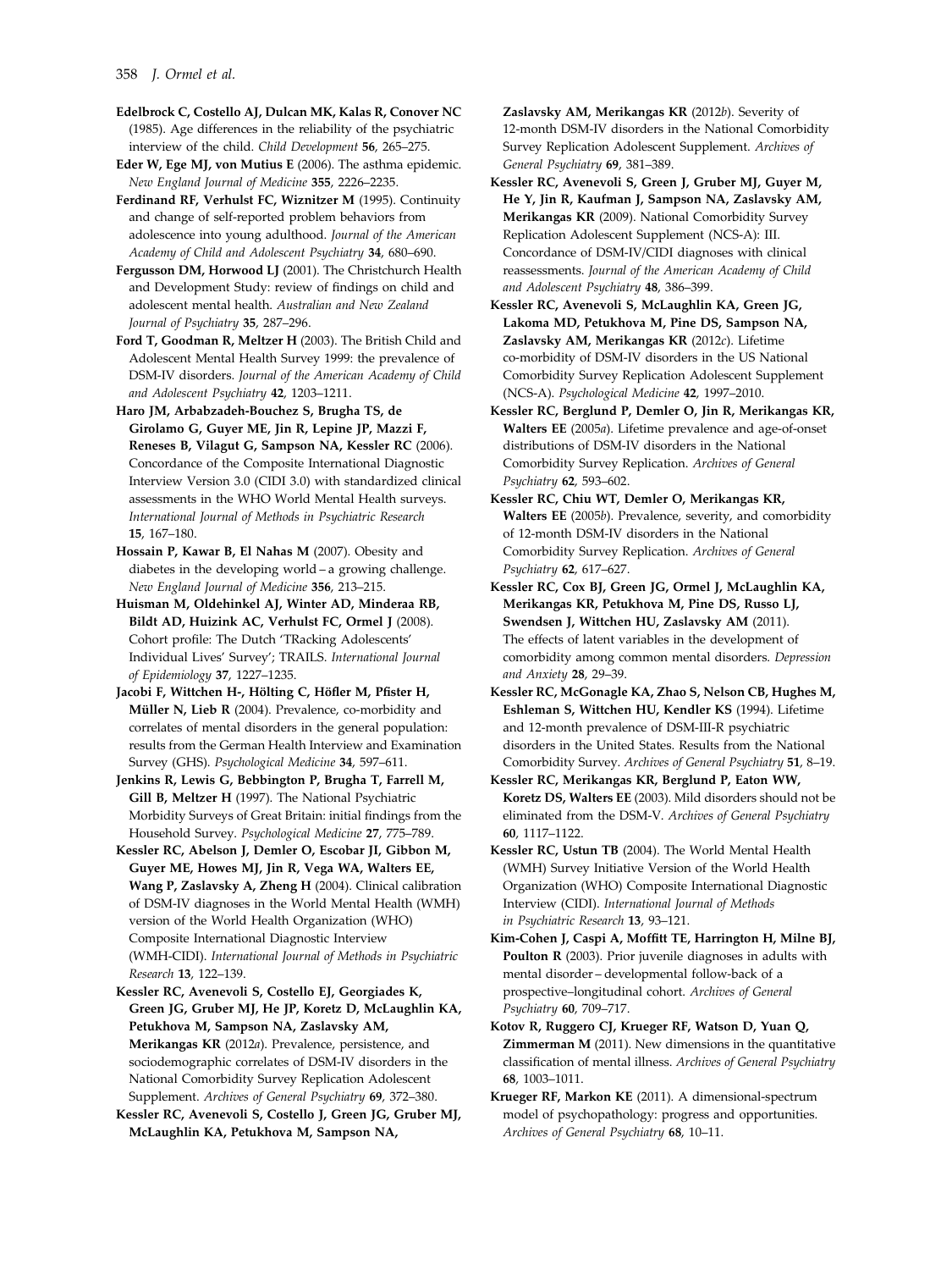<span id="page-14-0"></span>Lahey BB (2009). Public health significance of neuroticism. American Psychologist 64, 241–256.

Lahey BB, Applegate B, Hakes JK, Zald DH, Hariri AR, Rathouz PJ (2012). Is there a general factor of prevalent psychopathology during adulthood? Journal of Abnormal Psychology 121, 971–977.

Maughan B, Collishaw S, Meltzer H, Goodman R (2008). Recent trends in UK child and adolescent mental health. Social Psychiatry and Psychiatric Epidemiology 43, 305–310.

McGee R, Feehan M, Williams S, Anderson J (1992). DSM-III disorders from age 11 to age 15 years. Journal of the American Academy of Child and Adolescent Psychiatry 31, 50–59.

Merikangas KR, He JP, Burstein M, Swanson SA, Avenevoli S, Cui L, Benjet C, Georgiades K, Swendsen J (2010). Lifetime prevalence of mental disorders in U.S. adolescents: results from the National Comorbidity Survey Replication–Adolescent Supplement (NCS-A). Journal of the American Academy of Child and Adolescent Psychiatry 49, 980–989.

Moffitt TE, Arseneault L, Belsky D, Dickson N, Hancox RJ, Harrington H, Houts R, Poulton R, Roberts BW, Ross S, Sears MR, Thomson WM, Caspi A (2011). A gradient of childhood self-control predicts health, wealth, and public safety. Proceedings of the National Academy of Sciences USA 108, 2693–2698.

Moffitt TE, Caspi A, Taylor A, Kokaua J, Milne BJ, Polanczyk G, Poulton R (2010). How common are common mental disorders? Evidence that lifetime prevalence rates are doubled by prospective versus retrospective ascertainment. Psychological Medicine 40, 899–909.

Murray CJL, Lopez AD (1996). The Global Burden of Disease. Harvard University Press: Boston.

Nederhof E, Jörg F, Raven D, Veenstra R, Verhulst FC, Ormel J, Oldehinkel AJ (2012). Benefits of extensive recruitment effort persist during follow-ups and are consistent across age group and survey method. The TRAILS study. BMC Medical Research Methodology 12, 93.

Newman DL, Moffitt TE, Caspi A, Magdol L, Silva PA (1996). Psychiatric disorder in a birth cohort of young adults: prevalence, comorbidity, clinical significance, and new case incidence from ages 11 to 21. Journal of Consulting and Clinical Psychology 64, 552–562.

Oldehinkel AJ, Hartman CA, de Winter AF, Veenstra R, Ormel J (2004). Temperament profiles associated with internalizing and externalizing problems in preadolescence. Development and Psychopathology 16, 421–440.

Ormel J, Jeronimus BF, Kotov R, Riese H, Bos EH, Hankin B, Rosmalen JGM, Oldehinkel AJ (2013). Neuroticism and common mental disorders: meaning and utility of a complex relationship. Clinical Psychology Review 33, 686–697.

Ormel J, Oldehinkel AJ, Sijtsema J, van Oort F, Raven D, Veenstra R, Vollebergh WAM, Verhulst FC (2012). The TRacking Adolescents' Individual Lives Survey (TRAILS): design, current status, and selected findings. Journal of the American Academy of Child and Adolescent Psychiatry 51, 1020–1036.

Ormel J, Petukhova M, Chatterji S, Aguilar-Gaxiola S, Alonso J, Angermeyer MC, Bromet EJ, Burger H, Demyttenaere K, de Girolamo G, Haro JM, Hwang I, Karam E, Kawakami N, Lepine JP, Medina-Mora ME, Posada-Villa J, Sampson N, Scott K, Ustun TB, Von Korff M, Williams DR, Zhang M, Kessler RC (2008). Disability and treatment of specific mental and physical disorders across the world. British Journal of Psychiatry 192, 368–375.

Quinton D, Gulliver L, Rutter M (1995). A 15–20 year follow-up of adult psychiatric patients. Psychiatric disorder and social functioning. British Journal of Psychiatry 167, 315–323.

Reijneveld SA, Veenstra R, de Winter AF, Verhulst FC, Ormel J, de Meer G (2010). Area deprivation affects behavioral problems of young adolescents in mixed urban and rural areas: the TRAILS study. Journal of Adolescent Health 46, 189–196.

Rutter M (1995). Relationships between mental disorders in childhood and adulthood. Acta Psychiatrica Scandinavica 91, 73–85.

Rutter M (2005). How the environment affects mental health. British Journal of Psychiatry 186, 4–6.

Rutter M, Maughan B (1997). Psychosocial adversities in childhood and adult psychopathology. Journal of Personality Disorders 11, 4–18.

Shanahan L, Copeland W, Costello EJ, Angold A (2008). Specificity of putative psychosocial risk factors for psychiatric disorders in children and adolescents. Journal of Child Psychology and Psychiatry 49, 34–42.

Simon GE, Von Korff M (1995). Recall of psychiatric history in cross-sectional surveys: implications for epidemiologic research. Epidemiologic Reviews 17, 221–227.

ten Have M, Nuyen J, Beekman A, de Graaf R (2013). Common mental disorder severity and its association with treatment contact and treatment intensity for mental health problems. Psychological Medicine 43, 2203–2213.

Uher R, Rutter M (2012). Basing psychiatric classification on scientific foundation: problems and prospects. International Review of Psychiatry 24, 591–605.

van den Akker M, Buntinx F, Metsemakers JF, Roos S, Knottnerus JA (1998). Multimorbidity in general practice: prevalence, incidence, and determinants of co-occurring chronic and recurrent diseases. Journal of Clinical Epidemiology 51, 367–375.

van der Jagt-Jelsma W, de Vries-Schot M, de Jong R, Verhulst FC, Ormel J, Veenstra R, Swinkels S, Buitelaar J (2011). The relationship between parental religiosity and mental health of pre-adolescents in a community sample: the TRAILS study. European Child and Adolescent Psychiatry 20, 253–260.

Veenstra R, Lindenberg S, Oldehinkel AJ, De Winter AF, Ormel J (2006). Temperament, environment, and antisocial behavior in a population sample of preadolescent boys and girls. International Journal of Behavioral Development 30, 422–432.

Verboom CE, Sijtsema JJ, Verhulst FC, Penninx BWJH, Ormel J (2014). Longitudinal associations between